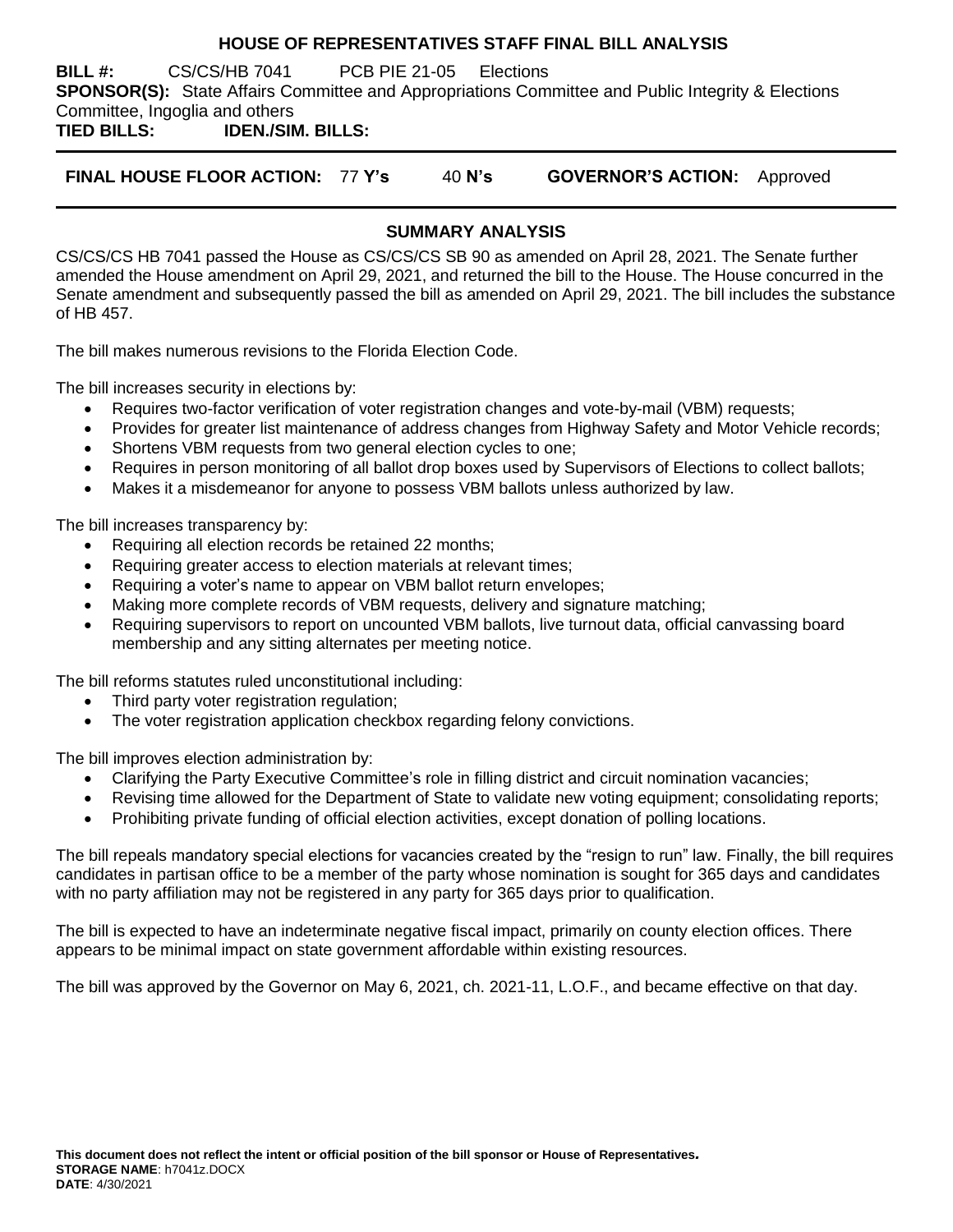## **I. SUBSTANTIVE INFORMATION**

## A. EFFECT OF CHANGES:

#### **Judicial challenges to election laws**

#### Present Situation

Agencies and local officials have broad authority to settle litigation challenging implementation of the laws. When a party challenges the constitutionality of a Florida statute, the Attorney General or the local state attorney must be served with a copy of the complaint and is entitled to be heard.<sup>1</sup> In addition, an agency or state official may not settle or agree to a consent decree requiring an expenditure in excess of \$1 million, or a loss of revenue in excess of \$10 million, the legislative leadership and the Attorney General must be notified of the negotiations and any proposed resolution.<sup>2</sup>

#### Effect of Proposed Changes

The bill imposes additional requirements that a state or county agency must satisfy before it can settle a case, agree to a consent decree, or agree to a condition that nullifies, suspends or invalidates any provision of the Florida Election Code. The bill provides that the state or county party must provide written notice to the President of the Senate, the Speaker of the House and the Attorney General, of the onset of negotiations and the substance of any proposed settlement, consent decree or order. They must provide further notification at least 10 days' before such agreement or order is to be made final. The bill provides a general direction to an agency subject to a binding order invalidating or suspending enforcement of an election law to move promptly to terminate any ongoing jurisdiction after the Legislature amends the general law to remove the invalidity.

#### **Voter registration application, changes, security**

#### Present Situation

## *Voter registration changes*

In order for an elector to change his or her residence address, he or she must submit a voter registration application.<sup>3</sup> However, if the address change is within the state, the voter may contact the supervisor of elections (supervisor) of the county where the voter has moved via telephone or through electronic means and provide their date of birth.<sup>4</sup> Alternatively, the voter may submit the change on a voter registration application or another signed written notice.<sup>5</sup>

In order to change party affiliation, the elector must notify the supervisor of the county in which they are registered by using a signed written notice that contains the elector's date of birth or voter registration number  $6$ 

In order to change his or her name, the elector must notify the supervisor by using a signed written notice that contains the elector's date of birth or voter registration number.<sup>7</sup>

- <sup>2</sup> S. 45.062, F.S.
- <sup>3</sup> S. 97.1031(1)(a), F.S.
- <sup>4</sup> S. 97.1031(1)(b), F.S.
- <sup>5</sup> S. 97.1031(1)(b)2., F.S.
- <sup>6</sup> S. 97.1031(2), F.S.
- <sup>7</sup> S. 97.1031(2), F.S.

 $\overline{a}$ <sup>1</sup> S. 86.091, F.S.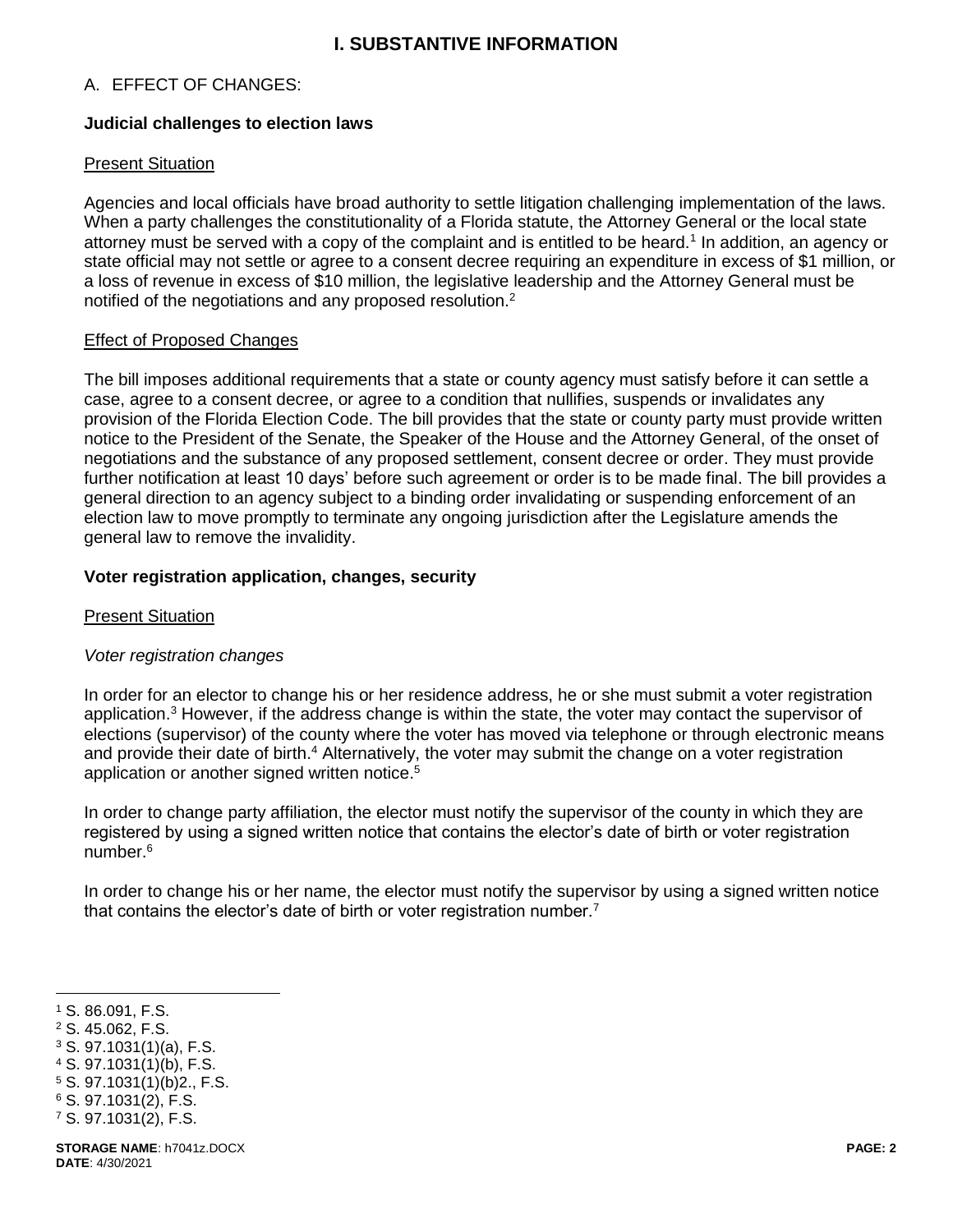In 2015, the Legislature passed legislation that requires an online voter registration system to be available for registering first-time voters and updating voter registrations.<sup>8</sup> The online registration system allows a voter to submit the necessary information listed above to register or update their voter registration records.<sup>9</sup>

#### *Online Voter Registration System*

The Division is required to maintain an online voter registration system where an applicant can submit a voter registration application and update their voter registration information.<sup>10</sup> The online system must use a unique identifier for each applicant to prevent unauthorized persons from altering a voter's registration information.<sup>11</sup> The system must compare the Florida driver license or identification card number of the applicant to the information maintained by the Department of Highway Safety and Motor Vehicles  $(DHSMV).$ <sup>12</sup>

The Division must conduct a comprehensive risk assessment of the system every two years.<sup>13</sup> The assessment must comply with specified methodology for identifying security risks, determining the magnitude of such risks, and identifying areas that require safeguards.<sup>14</sup>

## *Voter registration by the Department of Highway Safety and Motor Vehicles*

The National Voter Registration Act of 1993<sup>15</sup> requires states to allow motor vehicle driver license applications to serve as an application for voter registration with respect to Federal elections unless the applicant fails to sign the voter registration application.<sup>16</sup> In Florida, the Department of Highway Safety and Motor Vehicles (DHSMV) provides such an opportunity to register or update voter registration information whenever a Floridian applies for or renews a driver license or identification card or changes an address on an existing license or card.<sup>17</sup> Changes to a person's voter registration through the DHSMV process is on an "opt in" basis.

A person's domicile constitutes his or her legal residence in Florida for both motor vehicle registration and voter registration purposes. It is a nonmoving violation with a penalty for failure to obtain a replacement driver license or identification card reflecting a change in legal residence or mailing address within 30 days of such change.<sup>18</sup> Legal residence is a qualification to vote in Florida and providing an address of legal residence is a requirement to register to vote.

The Division of Elections (Division), within the Department of State (DOS) has no express duty to compare residence addresses in DHSMV records as part of maintaining the statewide voter registration database. DHSMV has no express duty to report to the Division or to a supervisor when a Floridian changes her or his residence in DHSMV records but does not indicate a desire, or sign an application, to update voter registration information.

Supervisors are required to conduct registration list maintenance at least every odd numbered year to "protect the integrity of the electoral process by ensuring the maintenance of accurate and current voter registration records" in the Florida voter registration system (FVRS).<sup>19</sup> Supervisors must incorporate certain procedures when conducting registration list maintenance including change-of-address information

**DATE**: 4/30/2021

**STORAGE NAME**: h7041z.DOCX **PAGE: 3** <sup>8</sup> Ch. 2015-36; S. 97.0525(2), F.S. <sup>9</sup> S. 97.0525(2), F.S. <sup>10</sup> S. 97.0525(2), F.S. <sup>11</sup> S. 97.0525(3)(a), F.S. <sup>12</sup> S. 97.052(4)(a), F.S. <sup>13</sup> S. 97.0525(3)(b), F.S. <sup>14</sup> S. 97.0525(3)(b), F.S. <sup>15</sup> 52 U.S.C. §§ 20501 – 20511. <sup>16</sup> 52 U.S.C. § 20504. <sup>17</sup> S. 97.057, F.S. <sup>18</sup> S. 322.19(3), F.S. <sup>19</sup> S. 98.065(1), F.S.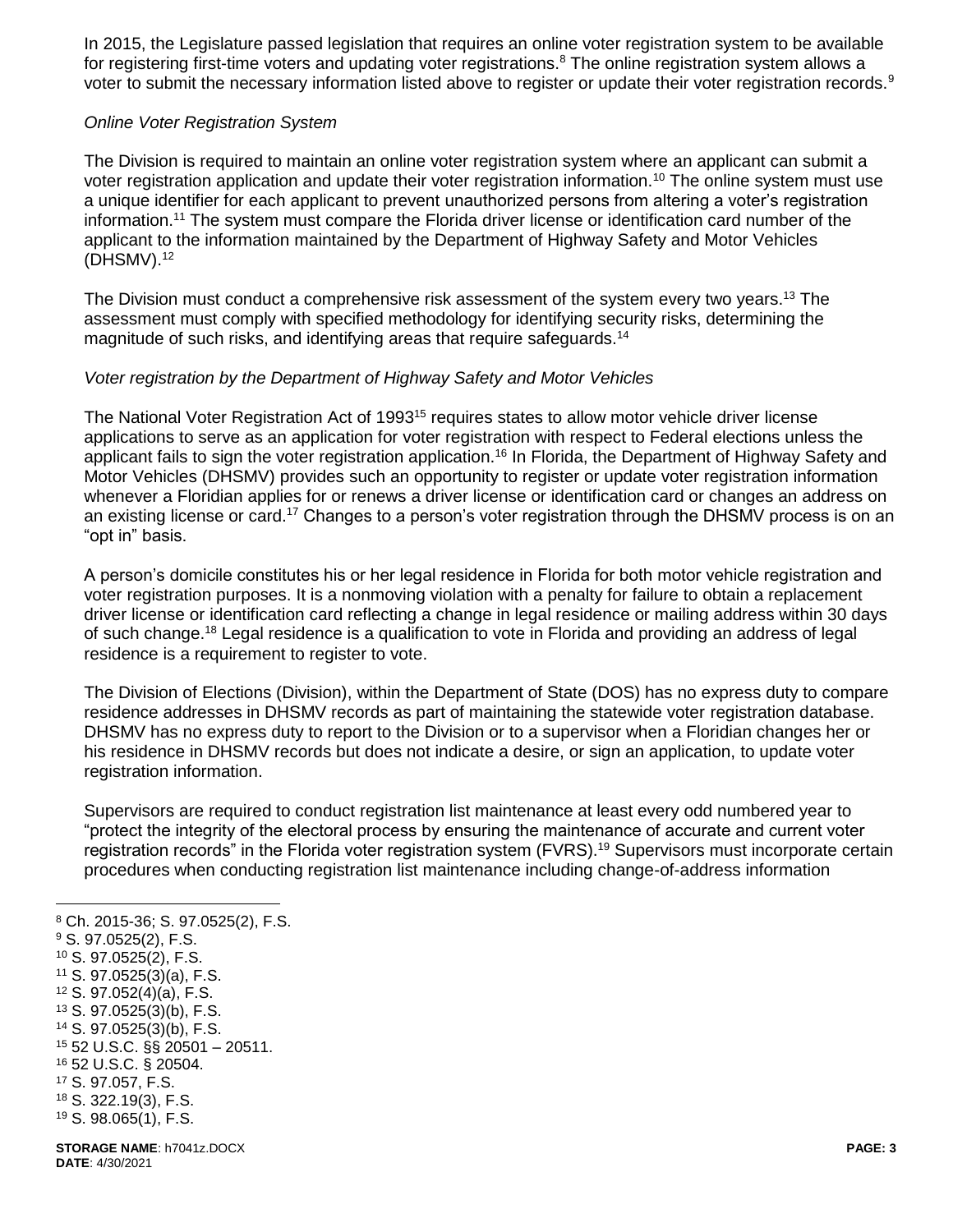supplied by the U.S. Postal Service, change-of-address information identified from the return of nonforwardable return-if-undeliverable mail addressed to a voter, change-of-address information provided by the courts regarding jury notices signed by the voter, or information provided by DHSMV or other sources.<sup>20</sup> State law requires a supervisor that receives change-of-address information through list maintenance to send an address change notice if the new address is within the state or an address confirmation final notice if the address is outside the state.<sup>21</sup> If a voter receives a confirmation final notice and does not confirm or correct such change, the voter is designated "inactive" in the FVRS.<sup>22</sup>

## *Third-party voter registration organizations*

Under the federal Voting Rights Act of 1965,<sup>23</sup> an organization has a federal right to conduct a voterregistration drive, collect voter-registration applications, and mail in the application to a state voterregistration office.<sup>24</sup> In 2011, the Legislature passed HB 1355, which amended s. 97.0575, F.S., and added additional responsibilities for third-party voter registration organizations. Specifically, the bill imposed a 48 hour deadline for an organization to deliver applications to a voter-registration office and increased the record-keeping and reporting requirements.

Third-party voter registration organizations are required to provide the names, permanent addresses, and temporary addresses of each registration agent registering persons to vote in Florida on behalf of the organization.<sup>25</sup> Each registration agent employed by or volunteering for the organization must file a sworn statement with the Division stating that the agent will obey all state laws and rules regarding the registration of voters.<sup>26</sup>

The division is required to adopt rules to ensure the integrity of the registration process, including rules requiring third-party voter registration organizations to account for all state and federal registration forms used by their registration agents.<sup>27</sup>

In 2011, Judge Robert Hinkle entered a preliminary injunction against DOS precluding enforcement of several rules, and blocking enforcement of the above-mentioned provisions of s. 97.0575, F.S.<sup>28</sup> DOS amended its rules to conform to the Court's order and agreed to a permanent injunction barring enforcement of the offending provisions of statute.

## *Felony conviction disclosures on uniform voter registration applications*

Prior to the 2018 election, Art. VI, s. 4 of the Florida Constitution disqualified a person convicted of a felony from voting or holding office until his or her civil rights were restored.<sup>29</sup> In the 2018 General Election, Florida voters approved Amendment 4 with 64 percent of the vote, amending the Florida Constitution to provide that "any disqualification arising from a felony conviction shall terminate and voting rights shall be restored upon completion of all terms of sentence including parole or probation."<sup>30</sup> The provision excludes a "person

<sup>20</sup> S. 98.065(2)-(4), F.S.

<sup>21</sup> S. 98.065(4), F.S.

<sup>22</sup> *Id.* 

<sup>23</sup> 42 U.S.C. § 10301.

<sup>24</sup> *See Charles H. Wesley Education Foundation, Inc. v. Cox*, 408 F.3d 1349 (11th Cir. 2005).

<sup>25</sup> S. 97.0575(1)(c), F.S.

<sup>26</sup> S. 97.0575(1)(d), F.S.

<sup>27</sup> S. 97.0575(5), F.S.

<sup>28</sup> *League of Women Voters of Fla. v. Browning*, 863 F.Supp.2d 1155 (N.D. Fla. 2012).

<sup>29</sup> Article VI, s. 4, FLA. CONST.

<sup>30</sup> *Id*.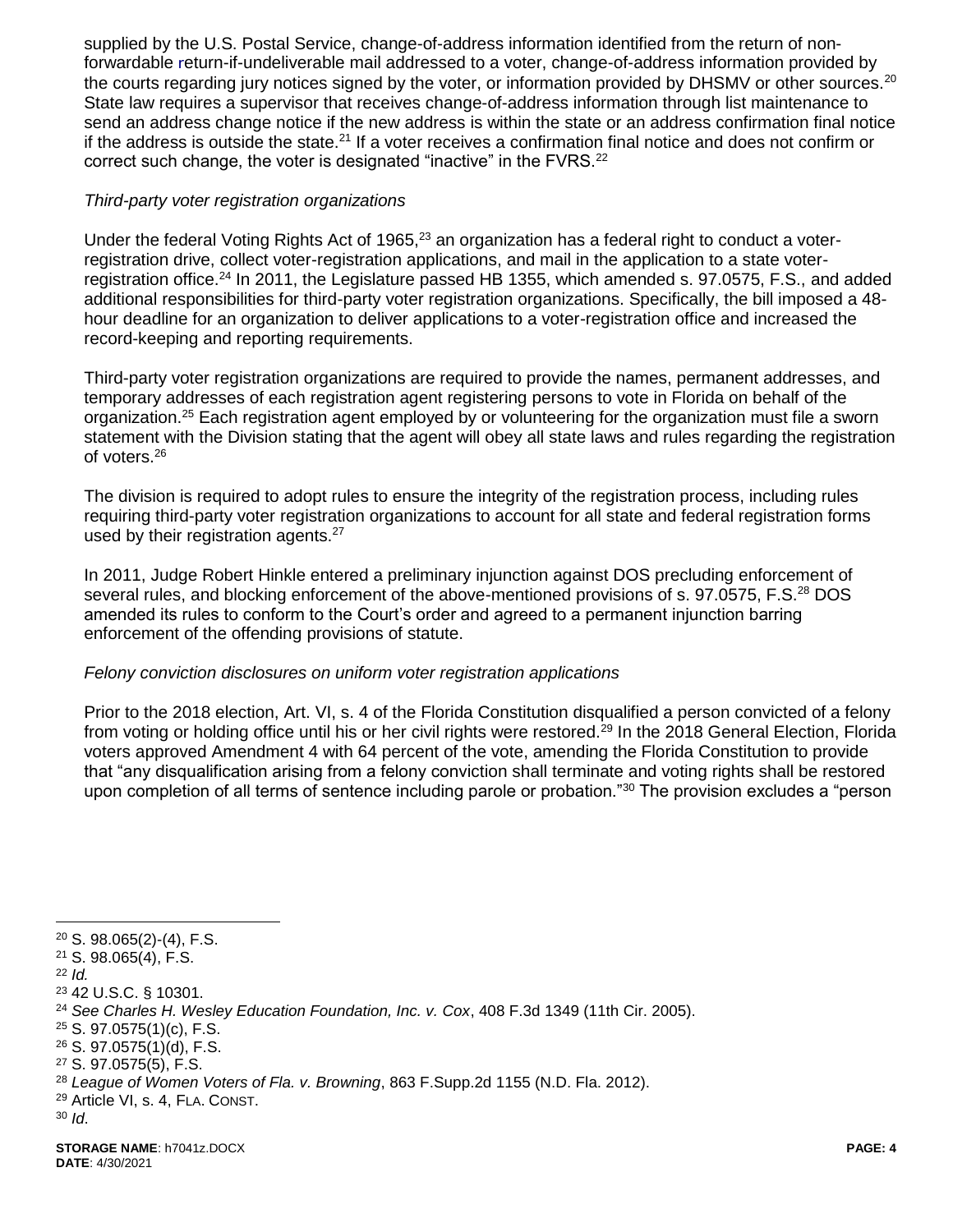convicted of murder or a felony sexual offense" from restoration of voting rights unless and until his or her civil rights are restored.<sup>31</sup>

Prior to 2019, Florida's voter registration form required that an applicant mark a checkbox affirming he or she was not a convicted felon, or, if so, that he or she had his or her voting rights restored.

In 2019, the Legislature passed SB 7066, implementing the 2018 constitutional amendment. That bill included changes to the felon declaration of voter eligibility in the voter registration application. The changes were designed to track more closely the language of Amendment 4. Specifically, SB 7066 provided that the statewide voter registration application must elicit:

- Whether the applicant has never been convicted of a felony by including the statement "I affirm I have never been convicted of a felony." and providing a box for the applicant to check to affirm the statement.
- Whether the applicant has been convicted of a felony, and if convicted, has had his or her civil rights restored through executive clemency, by including the statement "If I have been convicted of a felony, I affirm my voting rights have been restored by the Board of Executive Clemency." A check box was provided for the applicant to affirm the statement.
- Whether the applicant has been convicted of a felony and, if convicted, has had his or her voting rights restored pursuant to s. 4, Art. VI of the Florida Constitution, by including the statement "If I have been convicted of a felony, I affirm my voting rights have been restored pursuant to s. 4, Art. VI of the State Constitution upon the completion of all terms of my sentence, including parole or probation." and providing a box for the applicant to check to affirm the statement.

When the 2019 statutory changes were made to the application, a public records exemption was adopted to protect the felony information collected on the new application.<sup>32</sup>

In October 2019, Judge Robert Hinkle of the United States District Court for the Northern District of Florida invalidated the new statutory language for the application. He declared the language defective for failing to "reach felons whose rights have been restored in other states or through other methods, including executive pardons."<sup>33</sup>

Subsequently, the Secretary of State represented to Judge Hinkle that Florida's 67 county supervisors had reverted to accepting the old voter registration felon voting declaration language, which currently appears on a registration form on the Division's website.

## Effect of Proposed Changes

The bill requires additional identifying information of a voter who wishes to change his or her address, name, or political party affiliation. A voter making a change to his or her voter registration file by telephone or electronic means must supply identifying information verifiable by the supervisor. Otherwise, a voter wishing to change his or her address, name, or political party affiliation must submit a completed voter registration application and include his or her Florida driver license number, Florida identification number, or last four digits of the social security number. Once a voter registration application is completed, DOS must verify the authenticity of the information. A voter also has the option of using the DOS online voter registration system to update his or her registration information.

<sup>31</sup> The Department of State, Division of Elections, *Proposed Constitutional Amendments and Revisions for the 2018 General Election*, p. 10-11, [https://dos.myflorida.com/media/699824/constitutional-amendments-2018-general-election](https://dos.myflorida.com/media/699824/constitutional-amendments-2018-general-election-english.pdf)[english.pdf.](https://dos.myflorida.com/media/699824/constitutional-amendments-2018-general-election-english.pdf)

<sup>32</sup> S. 97.0585(1)(d), F.S.

<sup>33</sup> *Jones v. DeSantis*, 410 F.Supp.3d 1284, 1308 (N.D. Fla. 2019).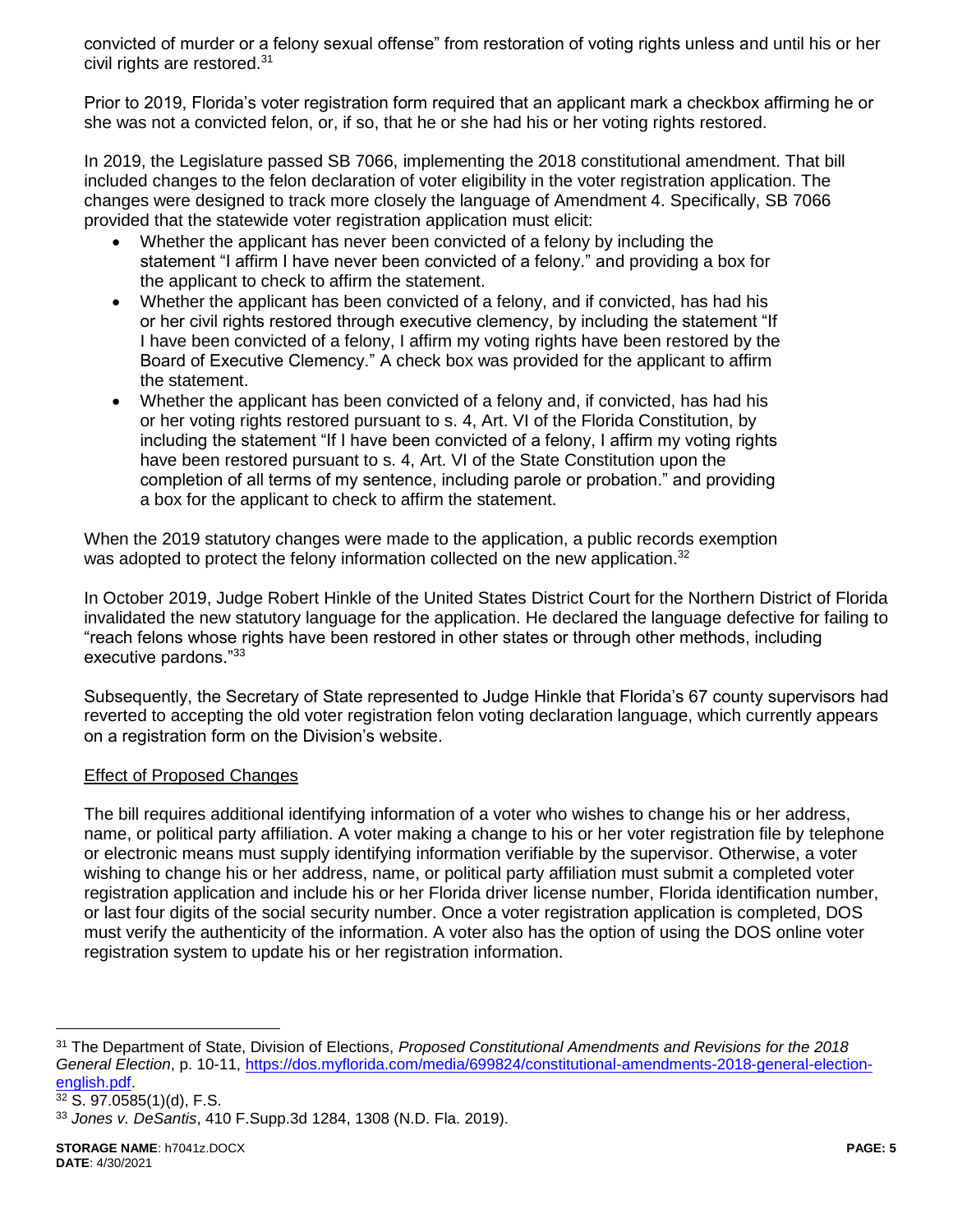The bill creates additional requirements for the comprehensive risk assessment of the online registration system, requiring:

- Load testing and stress testing to ensure that the system has sufficient capacity to accommodate foreseeable use, including during specified periods of high volume;
- Screening of computers and networks used to support the system for malware and other vulnerabilities;
- Evaluation of database infrastructure in order to fortify defenses against cyberattacks; and
- Identification of any anticipated threats to the security and integrity of data collected, maintained, received, or transmitted by the system.

The bill also requires DHSMV to assist DOS to identify changes in residence address on driver licenses and Florida identification cards. DOS must report identified changes to supervisors who have a duty under current law<sup>34</sup> to notify voters and correct the voting records.

The bill reverts the language on the voter registration application regarding a voter's felony conviction to its pre-2019 form. Specifically, the bill requires a registrant to respond, with a checkmark, to the following statement: "I affirm that I am not a convicted felon or, if I am, my right to vote has been restored." In addition, the bill eliminates the public-records exemption specifically created for the application form's invalidated felon voting attestation requirements. Any information received by the application that was exempt from public records information will remain exempt.<sup>35</sup>

The bill reforms and amends the sections of the code invalidated by the federal court. Specifically, the bill provides that those who only solicit applications and do not collect or handle voter registration applications are exempt from registration with DOS.

The bill repeals the mandatory sworn statement regarding obedience to the laws and extends the 48-hour deadline to submit the voter registration application to 14 days. In addition, the bill requires the organization to notify the applicant that his or her application may not be submitted within 14 days. The bill also requires the organization to inform the applicant that he or she may submit his or her own application or register online with the Division as well as how he or she may determine whether the application has been delivered.

The bill clarifies that a voter registration application may only be delivered to the Division or to the supervisor of the county of residence of the voter.

Finally, the bill revises the Division's rulemaking guidance for third party registration activities to ensure that all completed forms are promptly delivered to the Division or an appropriate supervisor.

<sup>34</sup> S. 98.065(4), F.S. <sup>35</sup> See s. 119.15(7), F.S.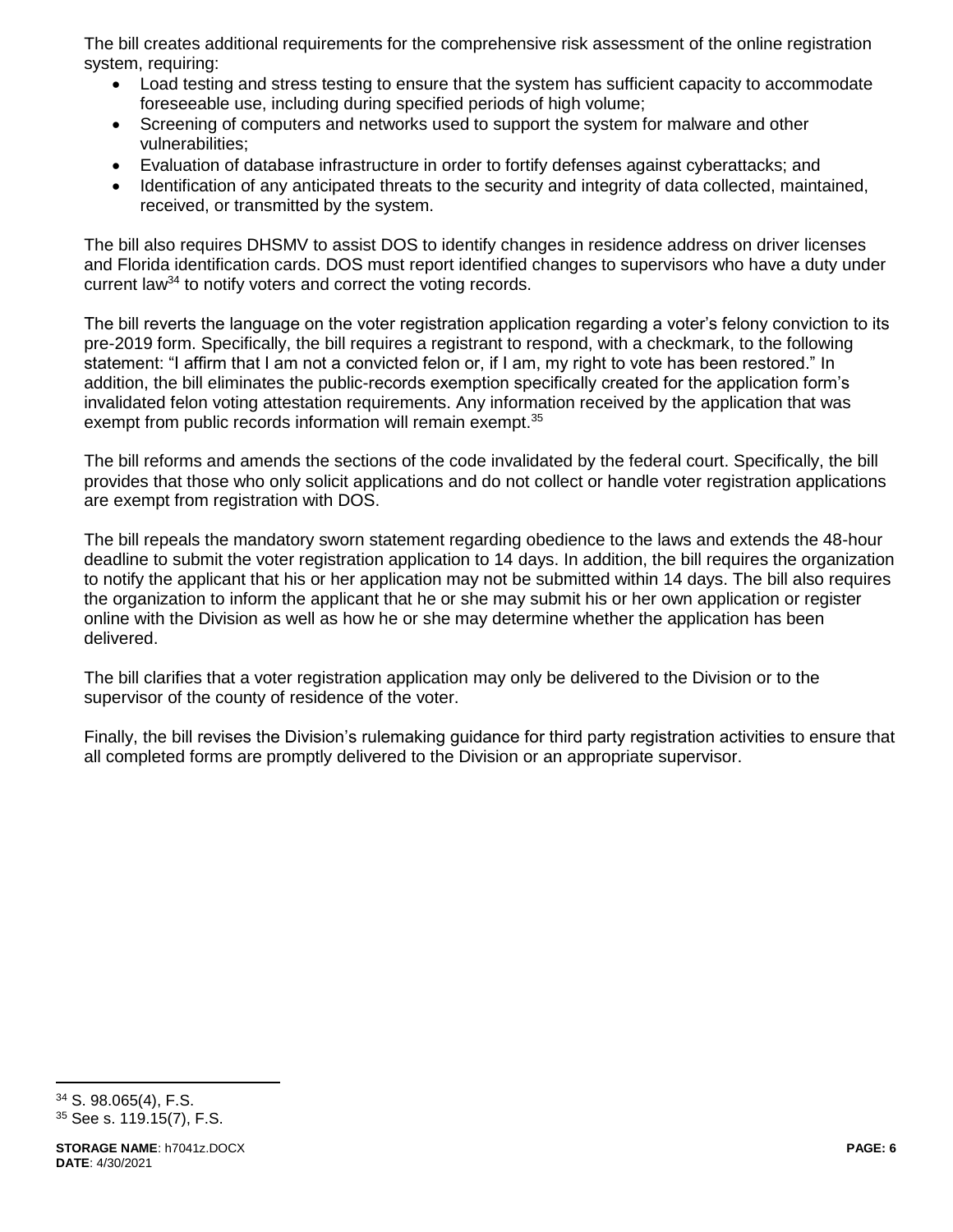## **Partisan elections and nomination vacancies**

## Present Situation

Each candidate for any office other than a judicial office must take and subscribe to in writing a specified oath or affirmation.<sup>36</sup> Any person seeking to qualify for nomination as a candidate of any political party, at the time of subscribing to the oath or affirmation, must also state in writing:

- The party of which the person is a member;
- That the person has not been a registered member of any other political party for 365 days before the beginning of qualifying preceding the general election for which the person seeks to qualify; and
- That the person has paid the assessment levied against him or her, if any, as a candidate for said office by the executive committee of the party of which he or she is a member.<sup>37</sup>

A person qualifying as a candidate in a partisan election with "no party affiliation" makes no statement regarding party affiliation.

When in particular circumstances a party has a vacancy in nomination for a statewide office, the state party chair calls the meeting of the executive board to consider a designation of a nominee to fill the vacancy.<sup>38</sup>

When there occurs a vacancy nomination for United States Representative, state senator, state representative, state attorney, or public defender, the state party chair notifies the appropriate county chair or chairs.<sup>39</sup> Within five days, the appropriate county chair calls a meeting of the members of the executive committee in the affected county or counties to consider the designation of a nominee to fill the vacancy.<sup>40</sup>

## Effect of Proposed Changes

The bill changes the requirement for the oath of a person seeking to qualify for office as a candidate with a party affiliation from affirming that they do not belong to any other political party, to affirming that they have been a member of the political party for which they wish to run for the preceding 365 days.

The bill requires a person seeking to qualify for office in a partisan election as a candidate with no party affiliation, at the time of subscribing to the oath or affirmation, to state in writing that he or she:

- Is registered without any political party affiliation; and
- Has not been a registered member of any political party for 365 days before the beginning of qualifying preceding the general election for which the person seeks to qualify.

The revised oaths are added to the applicable candidate qualifications for partisan elections.

The bill also clarifies that when a vacancy in party nomination for United States Representative, state senator, state representative, state attorney, or public defender occurs, the state party chair calls a meeting of the state executive committee members residing in the affected county or counties to consider designation of a nominee to fill the vacancy.

<sup>36</sup> Section 99.021(1)(a), F.S.

<sup>37</sup> Section 99.021(1)(b), F.S.

<sup>38</sup> S. 100.111(3)(a)1., F.S.

<sup>39</sup> S. 100.111(3)(a)2., F.S.

<sup>40</sup> S. 100.111(3)(a)2., F.S.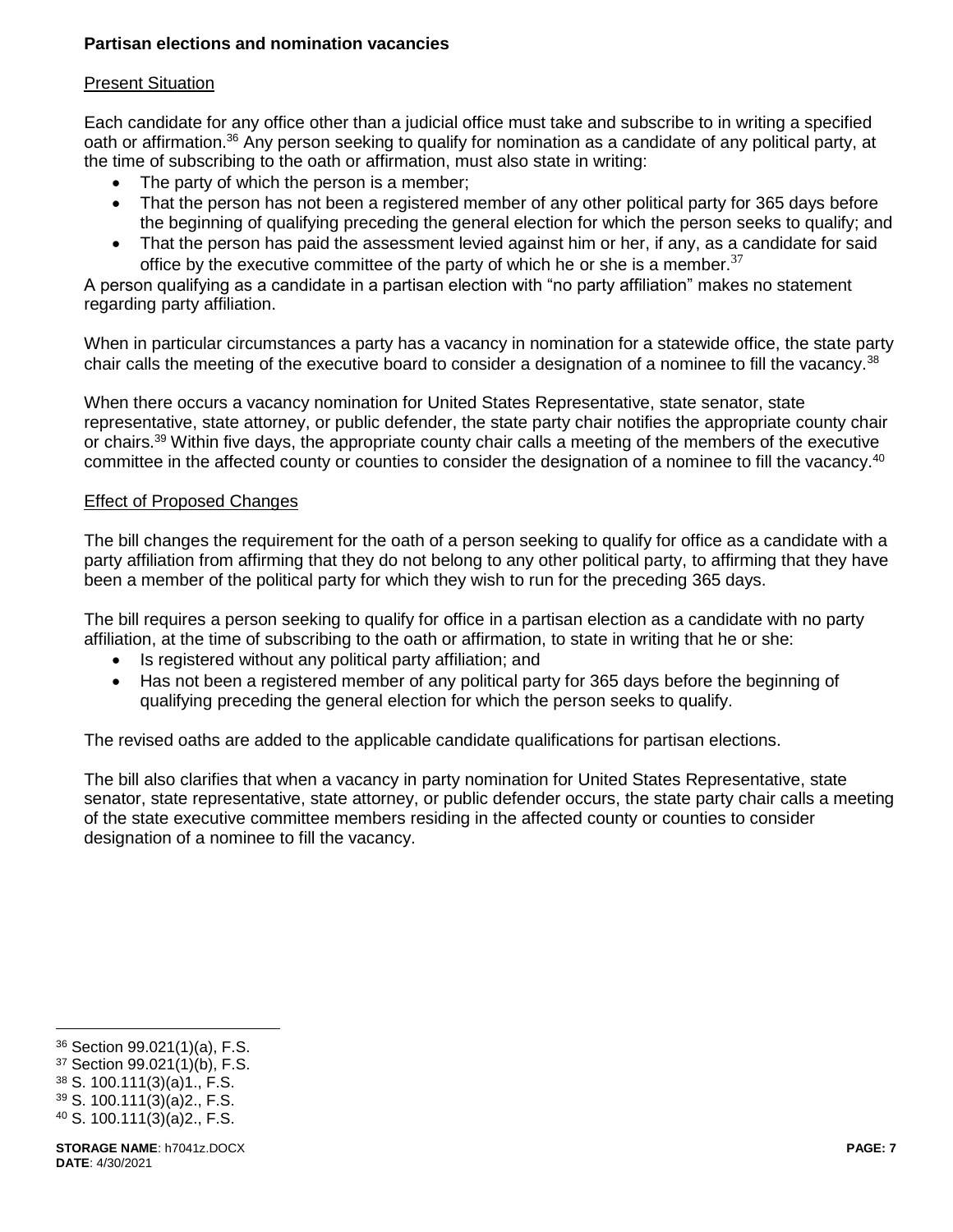## **Resign to run**

## Present Situation

Current law requires a state, district, county, or municipal public officer<sup>41</sup> who seeks to qualify as a candidate for another office,<sup>42</sup> or any officer qualifying for federal office,<sup>43</sup> to resign if the offices have concurrent terms.<sup>44</sup> The resignation must be in writing and once proffered it is irrevocable. The resignation must be submitted at least 10 days prior to the first day of qualification for the office sought and is effective on the date the officer would take office, if elected, or the date the officer's successor is required to take office, whichever is earlier.<sup>45</sup> With regard to elective office, the resignation creates a vacancy in office to be filled by election.<sup>46</sup> A vacancy in elective charter county office or elective municipal office may be filled for the portion of the unexpired term in a manner provided by the respective charter.<sup>47</sup> The office is deemed vacant upon the effective date of the resignation submitted by the official.<sup>48</sup>

## Effect of Proposed Changes

The bill repeals the requirement that in the case of an elective office, the required resignation must be filled by election. The bill also repeals provisions that expressly allowed the unexpired term of an elective charter county officer or elective municipal officer required to resign under the resign-to-run law to be filled in a manner provided by the county or municipal charter. Consequently, the law, charter provision or ordinance governing vacancy upon resignation of such office will govern the vacancy in case of a resignation to run for another office.

#### **Vote-by-mail ballots**

#### *Requests for vote-by-mail ballots*

#### Present Situation

The supervisor must accept a request for a vote-by-mail (VBM) ballot from an elector in person or in writing.<sup>49</sup> The request from a voter for a VBM ballot is sufficient to receive a VBM ballot for all elections through the end of the calendar year of the second ensuing regularly scheduled general election, unless the voter indicates at the time of the request the elections for which he or she would like to receive a VBM ballot.<sup>50</sup> For example, under the current law, if, during 2021, a voter makes a general request to vote by mail, then he or she would receive VBM ballots for all elections through the end of 2024.

The voter may request a VBM ballot in person or by phone to be sent to the residence or mailing address on file in the FVRS.<sup>51</sup> If the person wishes the ballot to be sent to an address other than one on file, the elector must make a signed request in writing.<sup>52</sup> The elector may directly instruct the supervisor to accept a

<sup>47</sup> *Id.* 

 $\overline{a}$ 

<sup>50</sup> *Id.*

<sup>41</sup> Section 99.012(1)(a), F.S., defines the term "officer" to mean a person, whether elected or appointed, who has the authority to exercise the sovereign power of the state pertaining to an office recognized under the Florida Constitution or laws of the state. With respect to a municipality, the term "officer" means a person, whether elected or appointed, having authority to exercise municipal power as provided by the Florida Constitution, state laws, or municipal charter.

<sup>42</sup> S. 99.012(3), F.S. <sup>43</sup> S. 99.012(4), F.S.

<sup>44</sup> S. 99.012(3), F.S.

<sup>45</sup> S. 99.012(3)-(4), F.S.

 $46$  Ss. 99.012(3)(f) and 99.012(4)(g), F.S.

<sup>48</sup> *Id.* 

<sup>49</sup> S. 101.62(1)(a), F.S.

<sup>51</sup> S. 101.62 (1)(b), F.S.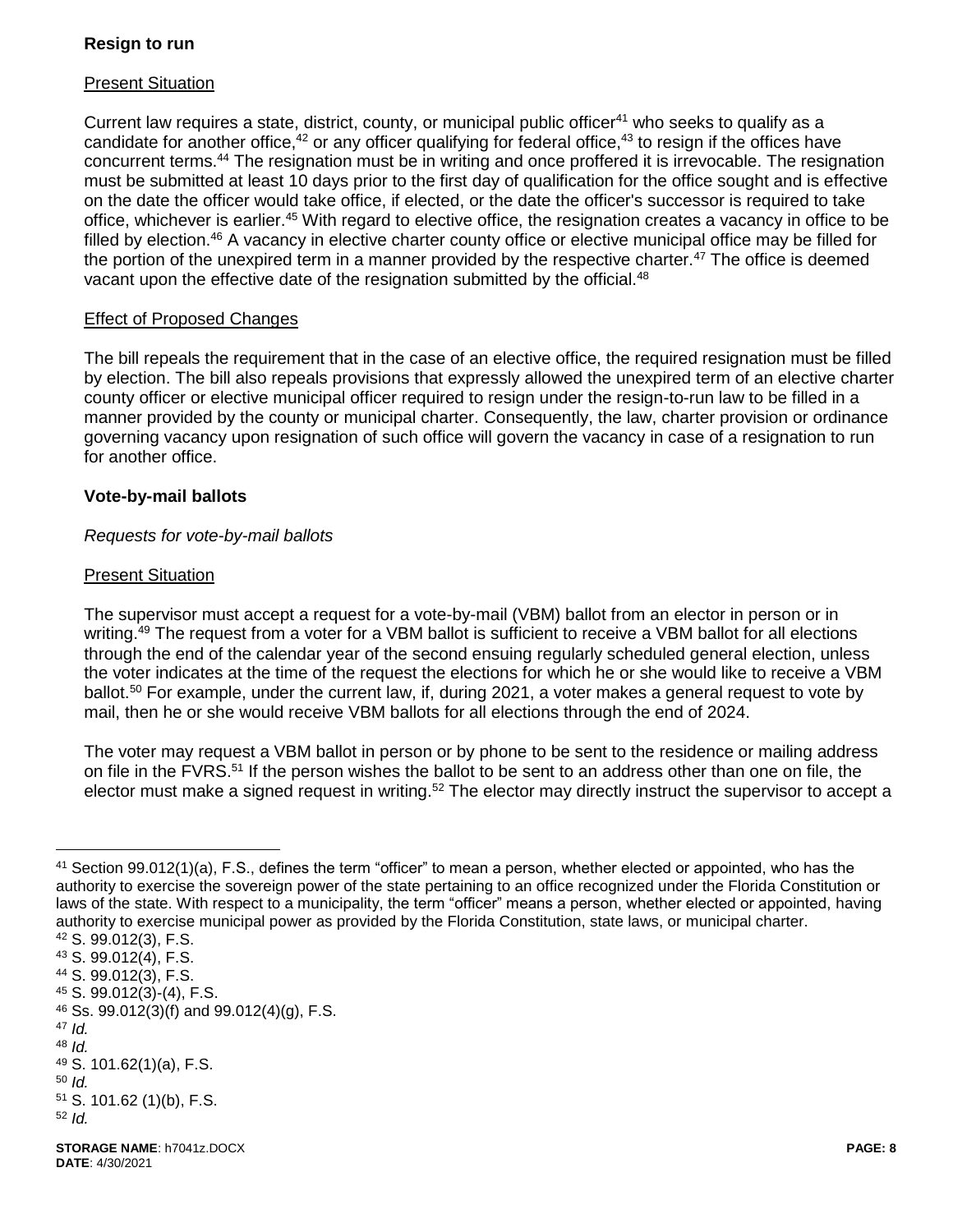request for a VBM ballot by a member of the elector's immediate family, or the elector's legal guardian.<sup>53</sup> If the elector chooses someone, the person must disclose:

- The name of the elector for whom the ballot is requested;
- The elector's address:
- The elector's date of birth.
- The requester's name;
- The requester's address;
- The requester's driver license number, if available;
- The requester's relationship to the elector: and
- The requester's signature (written requests only). $54$

A supervisor is required to record the date the request was made, the date the VBM ballot was delivered to the voter or the voter's designee or the date the VBM ballot was delivered to the post office or other carrier, the date the ballot was received by the supervisor, the absence of the voter's signature on the voter's certificate, if applicable, and such other information he or she may deem necessary.<sup>55</sup> This information is confidential and exempt from s. 119.07(1), F.S., and is available only to the voter requesting the ballot, a canvassing board, an election official, a political party or official thereof, a candidate who has filed qualification papers and is opposed in an upcoming election, and registered political committees for political purposes only.<sup>56</sup>

No later than 45 days before each election, the supervisor must send a VBM ballot to each absent uniformed voter.<sup>57</sup> The supervisor must mail VBM ballots to absent qualified voters who have requested ballots between the 40th and 33rd day before the election.<sup>58</sup> The supervisor must enclose with each VBM ballot two envelopes: a secrecy envelope into which the absent elector must enclose his or her marked ballot; and a mailing envelope, into which the elector must then place the secrecy envelope. The mailing envelope must be addressed to the supervisor and bear on the back side a voter's certificate that the elector must sign.<sup>59</sup> The supervisor must receive all ballots no later than 7:00 p.m. on Election Day.<sup>60</sup>

An elector may designate in writing another person to pick up the VBM ballot from the supervisor.<sup>61</sup> However, a designee may not pick up more than two VBM ballots per election, other than the designee's own ballot or that of an immediate family member.<sup>62</sup>

It is a first-degree misdemeanor for a paid ballot collector to possess more than two ballots belonging to someone other than the collector or the collector's "immediate family."<sup>63</sup> There is no limit on the possession of ballots by unpaid collectors.

 $\overline{a}$ 

 $61$  S. 101.62(4)(c)4, F.S.

<sup>53</sup> S. 101.62(1)(b), F.S.; an immediate family member means the designee's spouse or the parent, child, grandparent, or sibling of the designee or of the designee's spouse. S. 101.62(4)(c)4., F.S.

<sup>54</sup> S. 101.62 (1)(b), F.S.

<sup>55</sup> S. 101.62(3), F.S.

<sup>56</sup> *Id.*

<sup>57</sup> S. 101.62(4)(a), F.S. <sup>58</sup> *Id.*

<sup>59</sup> S. 101.64(1), F.S. <sup>60</sup> S. 101.65, F.S.

<sup>&</sup>lt;sup>62</sup>/d.; An immediate family member means a person's spouse, or the parent, child, grandparent, or sibling of the person or the person's spouse. S. 104.0616(1), F.S.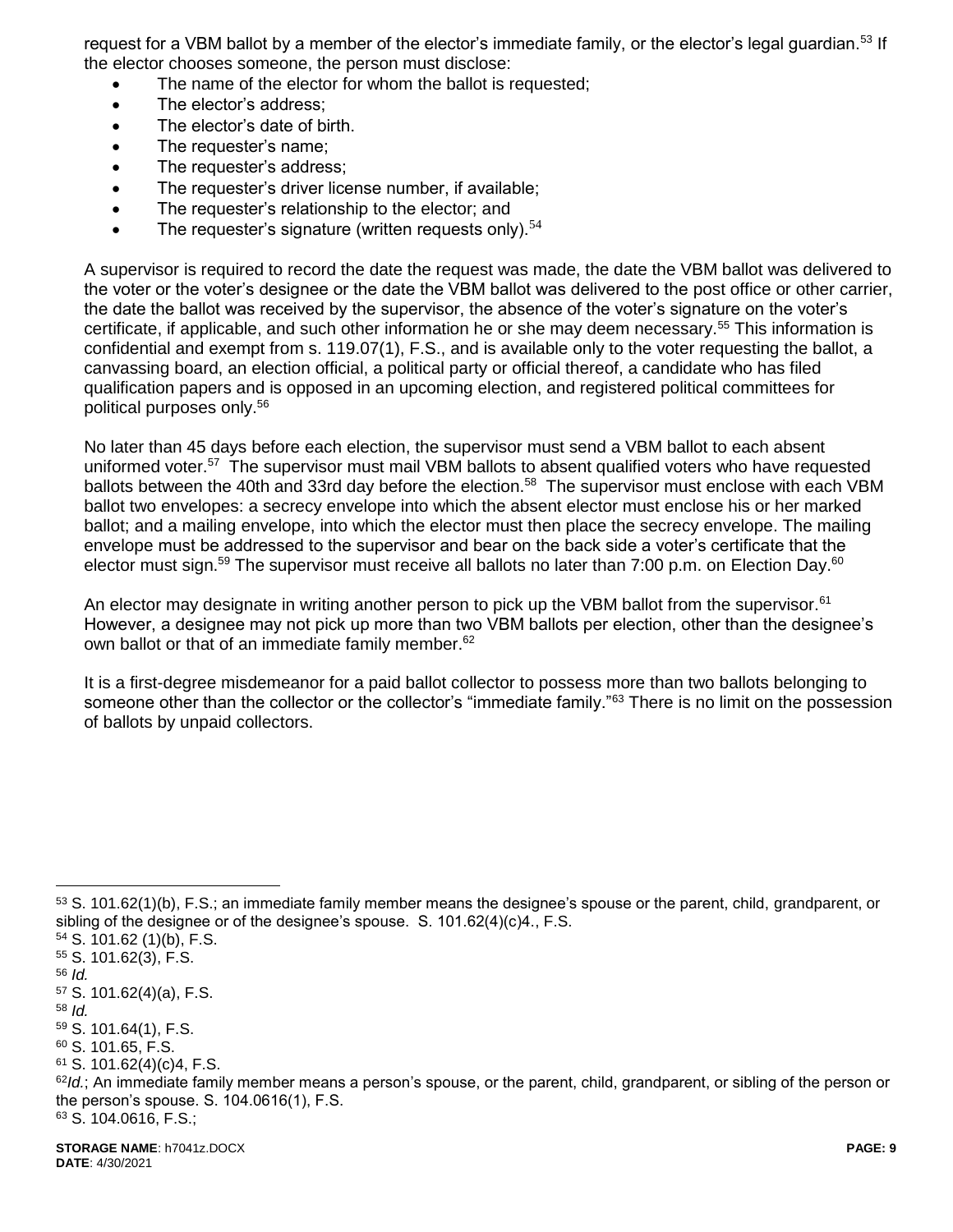## Effect of Proposed Changes

The bill provides that whenever an elector requests a VBM ballot by phone, he or she must provide a Florida driver license number, a Florida identification card number, or the last four digits of his or her social security number, whichever of these the supervisor can verify.

The bill requires additional verifying information whenever an elector makes a request to have his or her VBM ballot sent to an address not on file. An elector must now submit a signed written request and must provide the last four digits of a social security number, a Florida driver license number, or a Florida identification card number, whichever of these the supervisor can verify.

The bill imposes additional requirements for a designee making a VBM ballot request for another elector. In addition to the current requirements in statute, a designee must also provide the elector's Florida driver license number, the elector's Florida identification card number, or the last four digits of the elector's social security number, whichever of these the supervisor can verify.

The bill requires the supervisors to document the identity of the voter's designee or the address to which the ballot was mailed. In addition, the supervisor must document if there was a mismatched signature on a ballot.

The bill reduces the period an elector's VBM ballot request is valid to the end of the calendar year of the next regularly scheduled election. After the effective date of the act, if a voter makes a general request to VBM in 2021, he or she would receive VBM ballots for all elections through the end of the 2022 calendar year. The bill preserves the period under current law for a VBM ballot request made after November 6, 2018, and before November 3, 2020. Any request made after November 3, 2020 will be valid through the end of the 2022. .

The bill explicitly spells out that no county, municipality, or state agency may send a VBM ballot to a voter unless the voter has requested the VBM ballot as authorized under law. The bill makes exemptions for VBM ballots under s.101.662, F.S., relating to voters having disability, s. 101.697, F.S., relating to overseas voters, and under ss. 101.6102-101.6103, F.S., relating to local referenda.

The bill also prohibits any indication of the voter's political party on any envelope used by the supervisor to send a VBM ballot, the return mailing envelope, or the secrecy envelope. The bill further provides that whenever a signature is verified, the person verifying the signature may not use any knowledge of the political affiliation of the voter whose signature they are verifying.

The bill requires the return mailing envelope to bear the name and an encoded mark used by the supervisor's office.

## *Return of Vote-by-mail ballots*

## Present Situation

Under current law, upon receipt of a VBM ballot, the supervisor of the county where the absent elector resides must compare the signature on the voter's certificate with the signature of the elector in the registration books or the precinct register to determine whether the elector is duly registered in the county and may record on the elector's registration certificate that the elector has voted.<sup>64</sup> After the supervisor receives a VBM ballot, the ballot is deemed to have been cast, and changes or additions may not be made to the voter's certificate.<sup>65</sup>

<sup>64</sup> S. 101.68(1), F.S. <sup>65</sup> *Id.*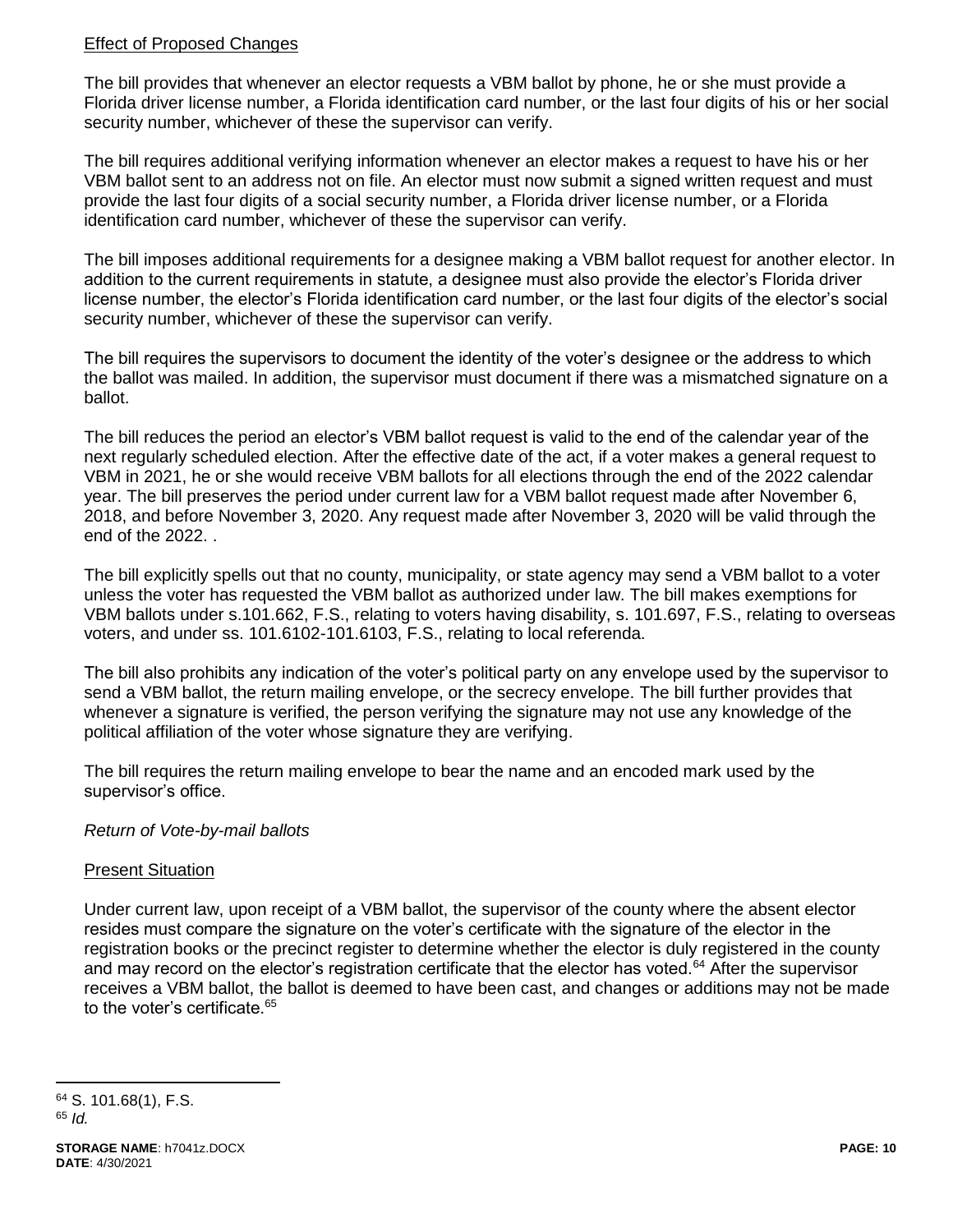A supervisor must allow an elector to return his or her VBM ballot to a secure drop box.<sup>66</sup> Secure drop boxes must be placed at the supervisor's main office, branch office, and early voting sites.<sup>67</sup> In addition, secure drop boxes can be placed at any other site that qualifies as an early voting site if an employee of the supervisor's office or a sworn law enforcement officer staffs the site during the county's early voting hours of operation.<sup>68</sup>

The county canvassing board may begin the canvassing of VBM ballots beginning at 7:00 a.m. on the 22nd day before the election, but not later than noon on the day following the election.<sup>69</sup>

The canvassing board must compare the number of ballots in its possession with the number of requests for ballots received to be counted according to the supervisor's file.<sup>70</sup> If the supervisor has not compared the signature on the ballots, the canvassing board must compare the signature on the voter's certificate or the VBM ballot cure affidavit to see that the elector is duly registered in the county and to determine the legality of that VBM ballot.<sup>71</sup>

A VBM ballot may only be counted if:

- The signature on the voter's certificate or cure affidavit matches the elector's signature in the registration books; or
- The cure affidavit contains a signature that does not match the elector's signature in the registration books or precinct register, but the elector has submitted a current and valid Tier 1 identification, which confirms the identity of the elector. $72$

If any elector or candidate present believes that a VBM ballot is illegal due to a defect apparent on the voter's certificate or the cure affidavit, he or she may, at any time before the ballot is separated from the envelope, file with the canvassing board a protest against the canvass of that ballot specifying the reason he or she believes the ballot is illegal.<sup>73</sup> A challenge based upon a defect in the voter's certificate or the cure affidavit may not be accepted after the ballot has been removed from the mailing envelope.<sup>74</sup>

If the canvassing board determines that a ballot is illegal, they mark the ballot as "rejected as illegal" and preserved in the same manner that official ballots are preserved.<sup>75</sup> The canvassing board records the ballot upon the proper record, unless the supervisor has already recorded that ballot.<sup>76</sup> The mailing envelopes must be opened and the secrecy envelopes must be mixed to make it impossible to determine which secrecy envelope came out of which signed mailing envelope.<sup>77</sup>

If the VBM ballot received does not contain a signature or the signature does not match the elector's signature, the supervisor must notify the voter as soon as possible by first class mail and either by email, text message, or telephone.<sup>78</sup> The elector must then complete a cure affidavit and submit it to the supervisor no later than 5:00 p.m. on the  $2^{nd}$  day after the election.<sup>79</sup> The canvassing board then decides on the validity of each cure affidavit. If the ballot is validated following submission of a cure affidavit, the supervisor must make a copy of the affidavit, affix it to a voter registration application, and immediately process it as a valid request for a signature update.<sup>80</sup>

 $\overline{a}$  S. 101.69(2), F.S. <sup>67</sup> *Id.* <sup>68</sup> *Id.* S. 101.68(2)(a), F.S. S. 101.68(2)(b), F.S. S. 101.68(2)(c)1, F.S. <sup>72</sup> *Id.* S. 101.68(2)(c)4, F.S. <sup>74</sup> *Id.* S. 101.68(2)(c)5, F.S. S. 101.68(2)(d), F.S. <sup>77</sup> *Id.* S. 101.68(4)(a), F.S. Ss. 101.68(4)(a) and 101.68(4)(d), F.S. S. 101.68(4)(g), F.S.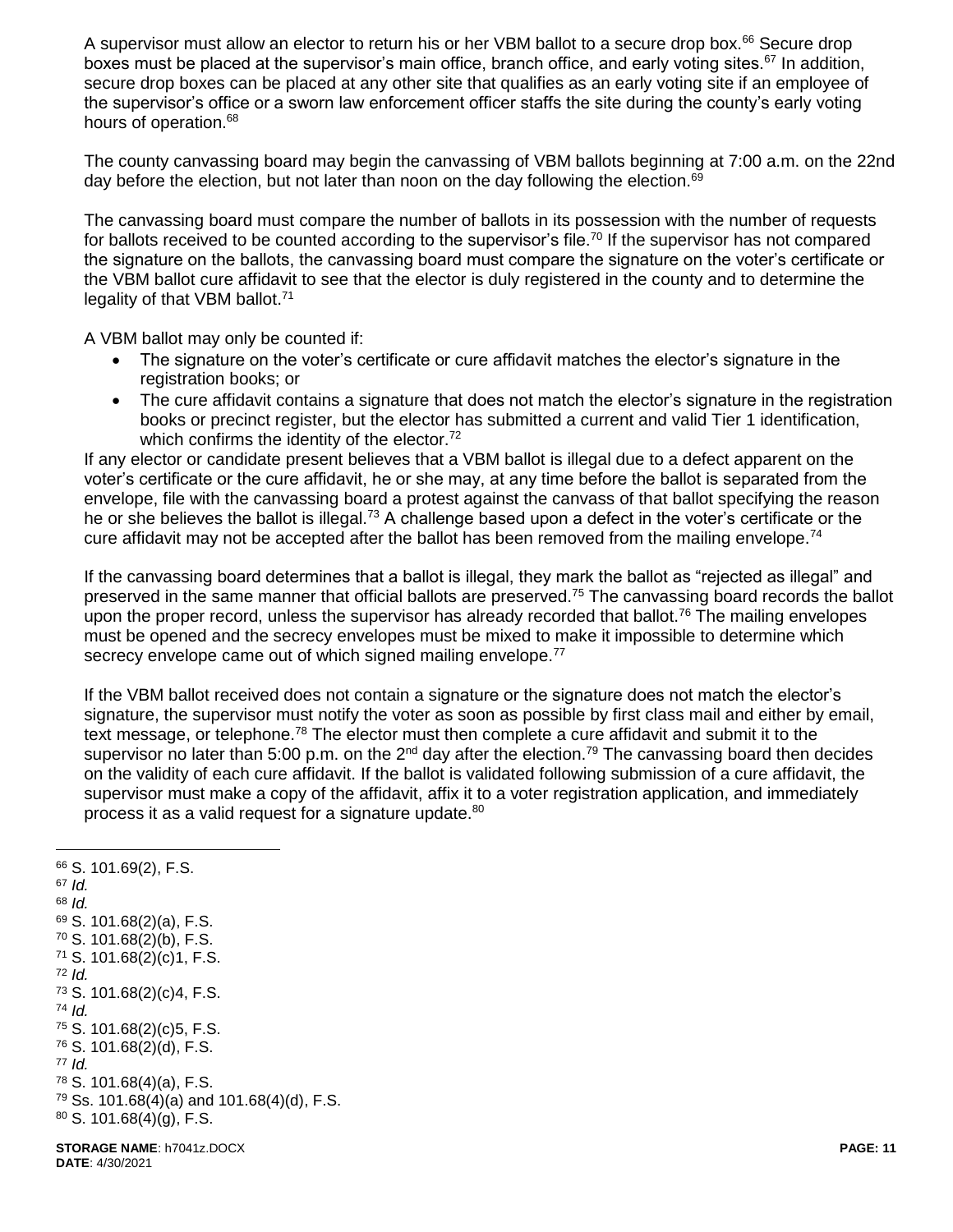If the ballot is rejected as illegal, the supervisor must notify the elector whose ballot was rejected as illegal after the election results have been certified and provide the specific reason for why the ballot was rejected.<sup>81</sup> In addition, the elector must be mailed a voter registration application to be completed indicating the elector's current signature if the signature on the voter's certificate or cure affidavit did not match the elector's signature in the registration books or precinct register.<sup>82</sup>

## Effect of Proposed Changes

The bill makes it a first-degree misdemeanor to possess the ballot of another unless the person possessing has lawful authority to handle the ballot. A person may carry a ballot belonging to an immediate family member and may carry a maximum of two ballots belonging to persons who are not family members. The bill extends the definition of "immediate family" to include a grandchild. The bill exempts supervised voting at assisted living facilities from this section of statute.

The bill revises the drop box provisions in law. Drop boxes may be placed at the main office of the supervisor, each permanent branch office of the supervisor, any early voting site, and any discretionary early voting site. Early voting site drop boxes and discretionary drop boxes may only be used as secure drop box locations during early voting hours. There are no time constraints on use of drop boxes at supervisors' offices. Drop boxes must be monitored by an employee of the supervisor whenever in use.

The bill requires the supervisors to designate the location of all drop box sites and notify the Division no later than the 30th prior to the election of the location of such sites. Drop boxes must be geographically located to provide all voters in the county with an equal opportunity to cast a ballot, insofar as is practicable. Once a drop box location is set, the location may not be moved or changed.

The bill requires all drop boxes to be emptied at the end of each day's usage, and more frequently if usage requires, and all retrieved ballots must be promptly delivered to the supervisor's office. Employees of the supervisor must comply with procedures for the chain of custody of ballots as required in s. 101.015(4), F.S. The bill imposes a civil penalty of \$25,000 on any supervisor that leaves a drop box accessible other than as authorized by the bill. The Division is authorized to enforce this provision.

The bill requires the supervisor to post on his or her website, at least once every hour while actively counting, the number of VBM ballots that have been received and the number of VBM ballots that remain uncounted beginning at 7:00 p.m. on Election Day.

## **Solicitation-free polling places**

## Present Situation

Currently, a person, political committee, or other group or organization may not solicit voters inside the polling place or within 150 feet of the entrance to any polling place,<sup>83</sup> polling room<sup>84</sup> where the polling place is also a polling room, early voting site,<sup>85</sup> or an office of the supervisor where VBM ballots are requested

<sup>81</sup> S. 101.68(4)(h), F.S.

<sup>82</sup> *Id.*

<sup>83</sup> The term "polling place" is defined to mean the building that contains the polling room where ballots are cast. S. 97.021(27), F.S.

<sup>&</sup>lt;sup>84</sup> The term "polling room" is defined to mean the actual room in which ballots are cast on Election Day and during early voting. S. 97.021(28), F.S.

<sup>85</sup> The term "early voting site" is defined to mean those locations specified in s. 101.657, F.S., and the building in which early voting occurs. S. 97.021(11), F.S.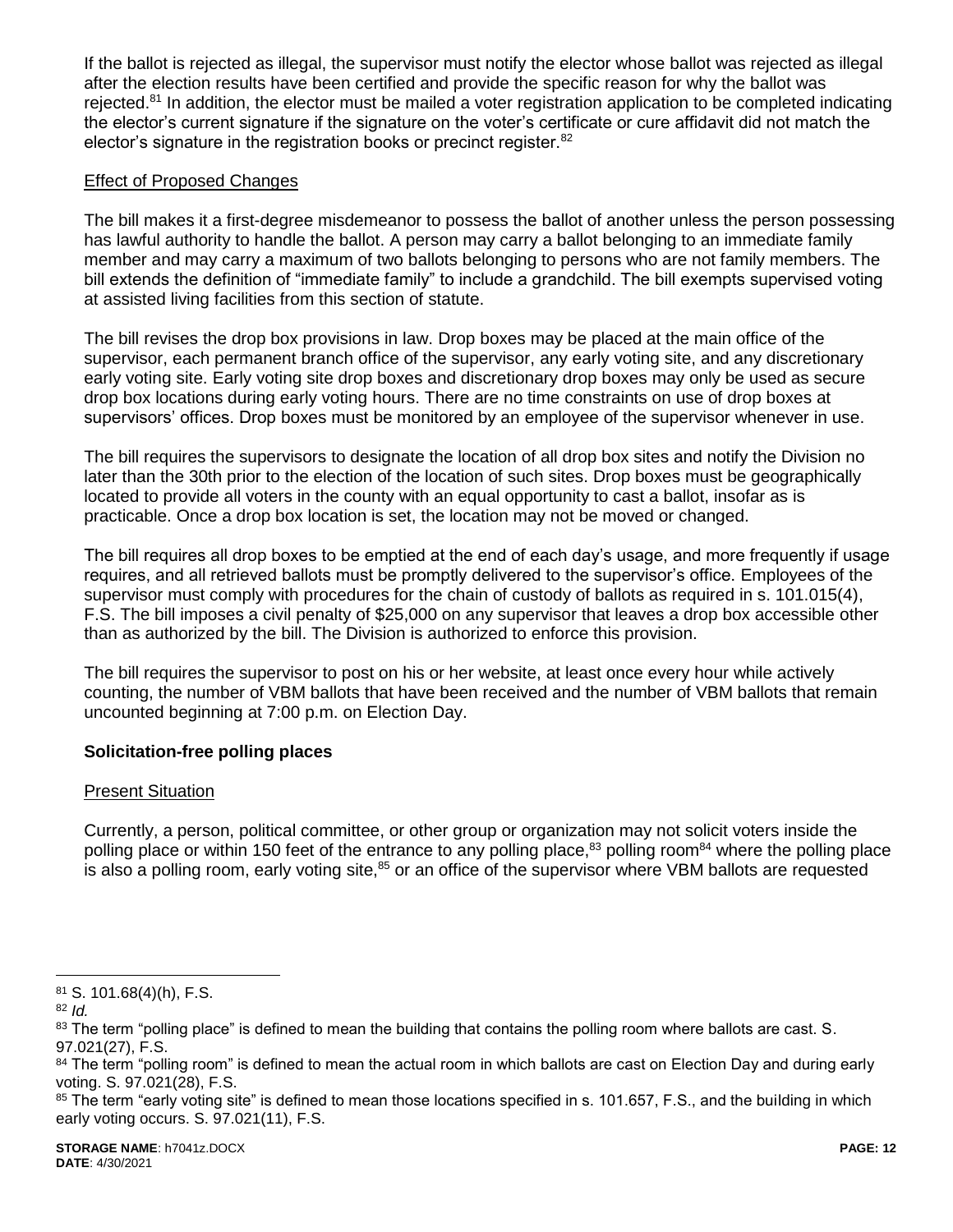and printed on demand. $86$  Each supervisor must inform the clerk $87$  of the area within which soliciting is unlawful based on the particular characteristics of that polling place.<sup>88</sup> Prior to opening of the polling place or early voting site, the clerk or supervisor must designate the no-solicitation zone and mark the boundaries.<sup>89</sup> The term "solicitation" includes, but is not limited to, seeking or attempting to seek any vote, fact, opinion, or contribution; distributing or attempting to distribute any political or campaign material, leaflet, or handout; conducting a poll except an exit poll; seeking or attempting to seek a signature on any petition; and selling or attempting to sell any item.<sup>90</sup>

A separate provision of the code discusses the ability of an elector who requires assistance voting. Any voter who needs assistance voting can seek the assistance of either 1) two election officials or 2) some person of his or her choice.<sup>91</sup> The person requesting assistance must sign a declaration to secure assistance. If the elector chooses someone to assist him or her in voting, then the person assisting must also sign a declaration to provide assistance.<sup>92</sup> Further, the code provides that a person at a polling place or early voting site, or within 100 feet of an early polling place or voting site, may not solicit a voter in an effort to provide assistance to vote.<sup>93</sup>

## Effect of Proposed Changes

The bill amends the voter assistance solicitation statute to conform to the other solicitation provisions so that no voter may be solicited within 150 feet of the entrance of a polling place, early voting site, or drop box.

The bill expands the definition of solicitation to include that no person may engage in any activity with the intent to influence or effect of influencing a voter. The bill clarifies that an employee or volunteer with the supervisor is not prohibited from providing nonpartisan assistance to voters within the no-solicitation zone, including giving items to voters.

The bill narrows the type of solicitation outside the no-solicitation zone that the owner of a property, which has a polling place or early voting site, may not prohibit to only solicitation by a candidate or a candidate's designee.

## **County canvassing boards**

## Present Situation

The County Canvassing Board (CCB) is the entity responsible for tabulating and canvassing the vote for an election in each county.<sup>94</sup> The CCB is composed of three members: the supervisor, the chair of the board of county commissioners, and a county court judge, who serves as chair of the CCB.<sup>95</sup> The CCB must have alternate members in case of a conflict or if one of the members is unable to serve.<sup>96</sup> The CCB meets in a

<sup>91</sup> S. 101.051(1), F.S.

 $\overline{a}$ 

 $95$  S. 102.141(1)(e), F.S.

<sup>86</sup> S. 102.031(4)(a), F.S.

<sup>&</sup>lt;sup>87</sup> Each precinct has inspectors and a clerk, each appointed by the supervisor. These poll workers are collectively known as the election board. The clerk is in charge of and responsible for seeing that the election board carries out its duties and responsibilities. S. 102.012(1)(a), F.S.

<sup>88</sup> S. 102.031(4)(c), F.S.

 $89$  S. 102.031(4)(a), F.S.

 $90$  S. 102.031(4)(b), F.S.

<sup>92</sup> *Id.*

<sup>93</sup> S. 101.051(4), F.S.

<sup>94</sup> S. 102.141(1), F.S.

<sup>96</sup> *See* S. 102.141(1), F.S. The chief judge of the judicial circuit in which the county is located shall appoint a county court judge as an alternate member of the county canvassing board or, if each county court judge is unable to serve or is disqualified, shall appoint an alternate member who is qualified to serve as an alternate. If no county judge is able to serve, the chief judge of the judicial circuit shall appoint as a substitute a qualified elector of the county who is not a candidate with opposition in the election being canvassed and who is not an active participant in the campaign or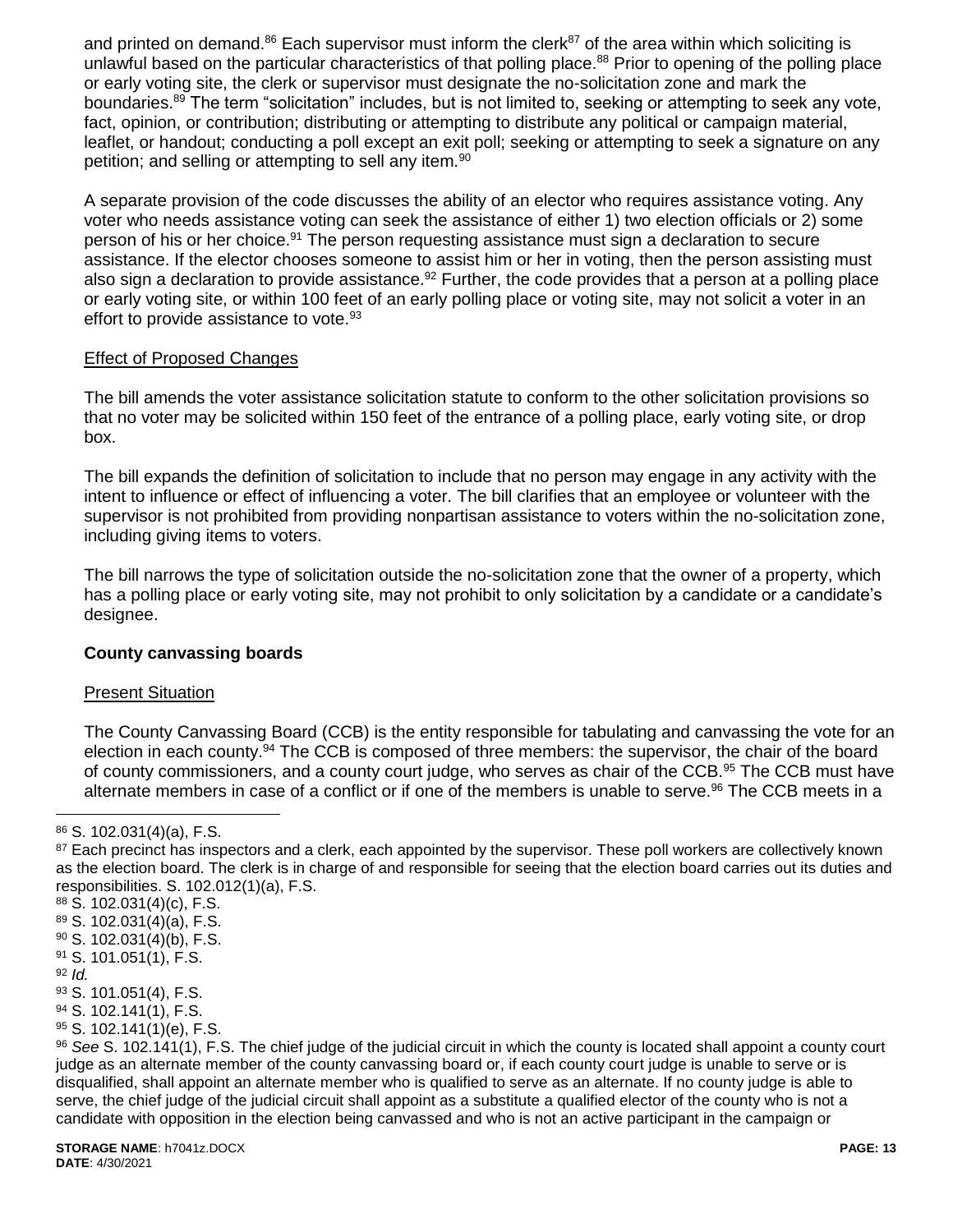building accessible to the public to canvass the VBM ballots and the provisional ballots.<sup>97</sup> In addition. as soon as the canvass of the provisional and VBM ballots is completed, the CCB proceeds to publicly canvass the votes given to each candidate as shown by the returns on file in the office of the supervisor.<sup>98</sup> In many counties, the CCB meets several times to canvass ballots.

Public notice of the specific time and place of the CCB meetings must be posted at least 48 hours prior to publication on the supervisor's website and published in one or more newspapers of general circulation in the county, or, if there is no newspaper of general circulation in the county, by posting such notice in at least four conspicuous places in the county.<sup>99</sup>

During any meeting of the CCB, a physical notice must be placed in a conspicuous area near the public entrance to the building in which the meeting is taking place.<sup>100</sup> The physical notice must include the names of the individuals officially serving as the CCB, the names of any alternate members, the time of the meeting, and a brief statement as to the anticipated activities of the CCB.<sup>101</sup>

The CCB may begin meetings to canvass VBM ballots beginning at 7:00 a.m. on the 22nd day before the election, but no later than noon on the day following the election.<sup>102</sup> In addition, for any county using electronic tabulating equipment, the processing of VBM ballots through such tabulating equipment may begin at 7:00 a.m. on the 22nd day before the election.<sup>103</sup>

#### Effect of Proposed Changes

The bill requires the supervisor to post the names of the CCB members on his or her website upon the completion of the logic and accuracy test. In addition, the bill requires the CCB to include the names of the members of the CCB and of the alternates on the supervisor's website when they post the notice of time and place of the meeting 48 hours prior to the meeting.

candidacy of any candidate with opposition in the election being canvassed. If the supervisor of elections is unable to serve or is disqualified, the chair of the board of county commissions shall appoint as a substitute a member of the board of count commissions who is not a candidate with opposition in the election being canvassed and who is not an active participant in the campaign or candidacy of any candidate with opposition in the election being canvassed. If the chair of the board of county commissioner is unable to serve or is disqualified, the board of county commissioners shall appoint as a substitute member one of its members who is not a candidate with opposition in the election being canvassed and who is not an active participant in the campaign or candidacy of any candidate with opposition in the election being canvassed. The chair of the board of county commissioners shall appoint a member of the board of county commissions as an alternate member of the canvassing board or, if each member of the board of county commissioners is unable to serve or is disqualified, shall appoint an alternate member who is qualified to serve as a substitute member. <sup>97</sup> S. 102.141(2)(a), F.S.

<sup>98</sup> *Id.*

<sup>99</sup> Ss. 102.141(2)(b)-(c), F.S. <sup>100</sup> S. 102.141(2)(c), F.S. <sup>101</sup> *Id.*

<sup>102</sup> S. 101.68(2)(a), F.S. <sup>103</sup> *Id.*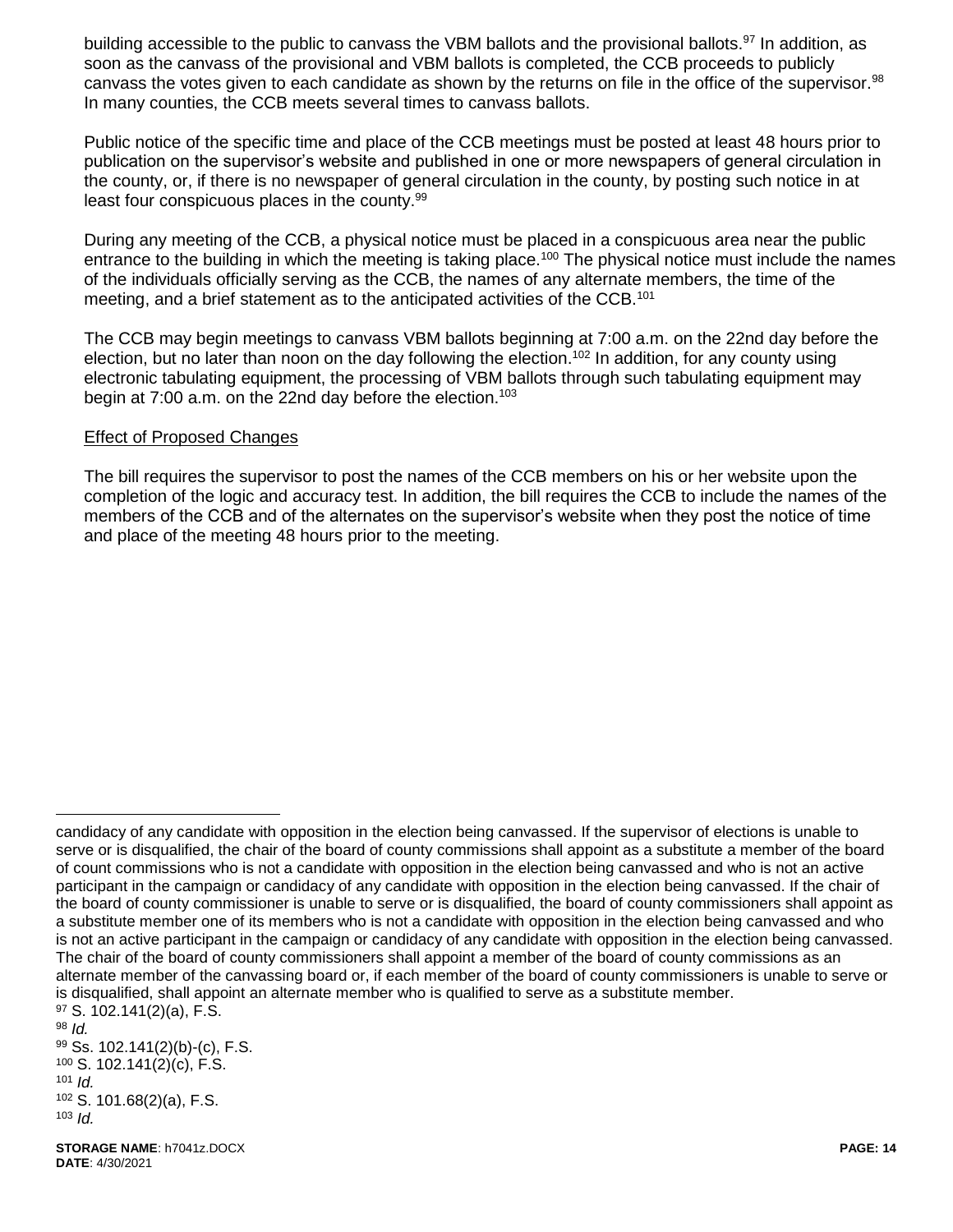## **Public inspection of ballots and election materials**

#### Present Situation

Currently, official ballots and ballot cards received from election boards and removed from VBM ballot mailing envelopes must be open for public inspection or examination while in custody of the supervisor or CCB at any reasonable time, under reasonably conditions. However, no persons other than the supervisor and his or her staff or the CCB may handle any ballot or ballot card.

#### Effect of Proposed Changes

The bill requires a candidate, political party official, or political committee official, or designee thereof, to be granted reasonable access upon request to review or inspect ballot materials prior to canvassing or tabulation, including access to voter certificates, cure affidavits, corresponding comparison signatures, duplicate ballots, and corresponding originals. Before the supervisor begins comparing signatures on VBM voter certificates, the supervisor must publish notice of access required under the bill. During such review, the bill prohibits any person from making a copy of a signature. The bill also specifies that the supervisor must make voter certificates open to inspection.

## **Ballot duplication**

#### Present Situation

If a VBM ballot is physically damaged so that it cannot be properly counted by the voting system's automatic tabulating equipment, a true duplicate copy of the damaged ballot is created in the presence of witnesses and substituted for the damaged ballot.<sup>104</sup>

A duplicate ballot is also made of a VBM ballot containing an overvoted race or one in which every race is undervoted.<sup>105</sup> Upon request by a physically present candidate, a political party official, a political committee official, or an authorized designee must be allowed to watch the duplication process.<sup>106</sup> All duplicate ballots must be clearly labeled "duplicate," bear a serial number, which must be recorded on the defective ballot and be counted in lieu of the defective ballot.<sup>107</sup> After a ballot has been duplicated, the defective ballot is placed in an envelope, and the duplicate ballot is tallied with the other ballots for that precinct.<sup>108</sup>

If there is no clear indication on the ballot that the voter has made a definite choice for an office or ballot measure, the elector's ballot must not be counted for those choices which are unclear but the ballot will not be invalidated as to those names or measures that are properly marked.<sup>109</sup>

The automatic tabulating equipment may count VBM ballots if they are marked in a manner that will enable them to be properly counted by the equipment.<sup>110</sup> The return printed by the automatic tabulation equipment to which has been added to the return of write-in, VBM, and manually counted votes and votes from provisional ballots, constitutes the official return upon certification by the CCB.<sup>111</sup> Upon the completion of the count, the returns are made available to the public.<sup>112</sup> A copy of the returns may be posted at the

<sup>108</sup> *Id.*

<sup>104</sup> S. 101.5614(4)(a), F.S.

<sup>105</sup> *Id.* The mandate includes any blank ballot, a duplication for which would be meaningless. An undervoted race is carefully scrutinized in a manual recount, s. 102.166, F.S.

<sup>106</sup> S. 101.5614(4)(b), F.S.

<sup>107</sup> S. 101.5614(4)(b), F.S.

<sup>109</sup> S. 101.5614(5), F.S.

<sup>110</sup> S. 101.5614(6), F.S.

<sup>111</sup> S. 101.5614(7), F.S.

<sup>112</sup> *Id.*; If anyone releases the results of the election prior to the closing of polls they commit a third degree felony. S. 101.5614(8), F.S.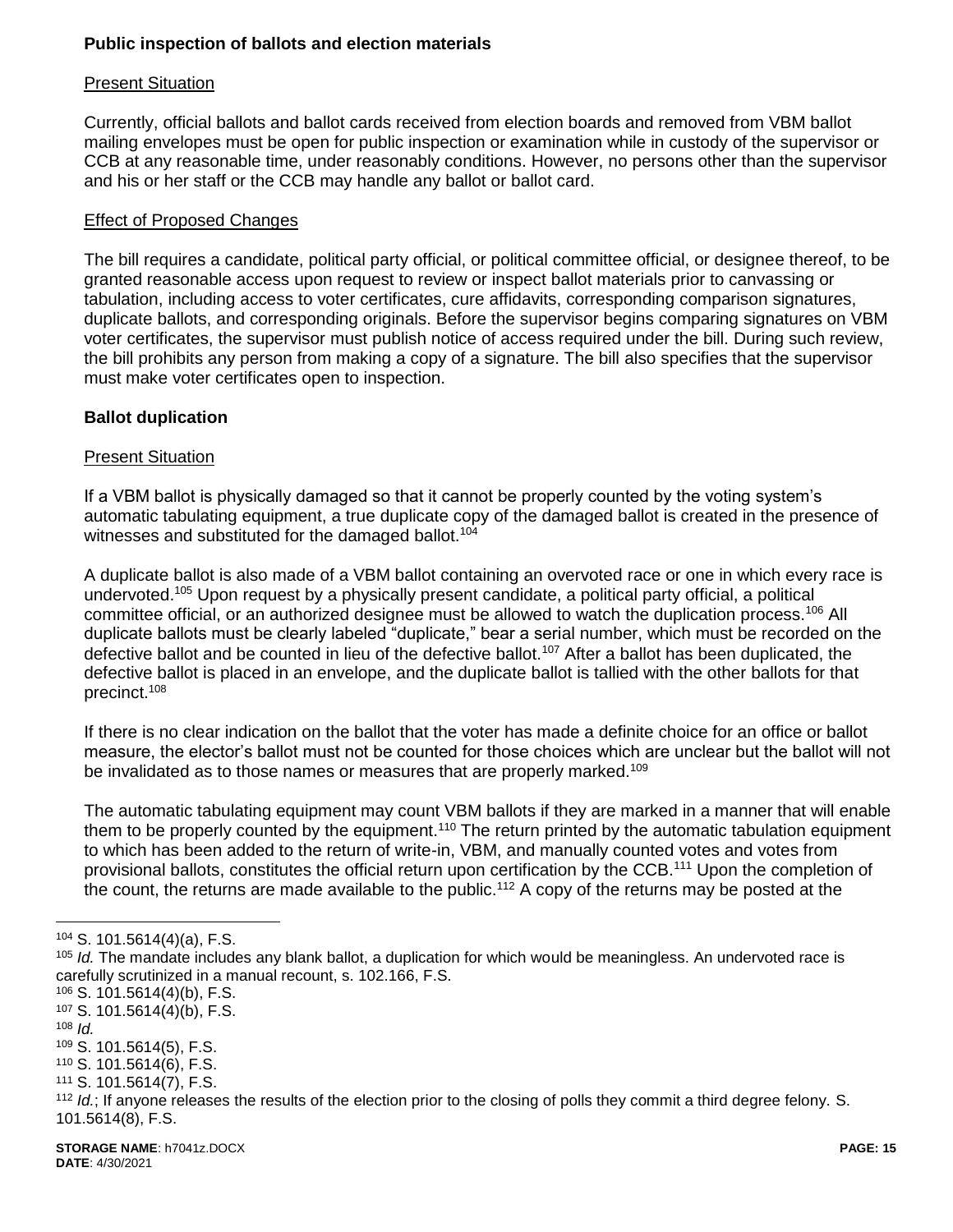central counting place or at the supervisor's office in lieu of the posting of returns at individual precincts.<sup>113</sup> Additionally, during an automatic recount, the CCB must put each marksense ballot through the automatic tabulating equipment and determine whether the returns correctly reflect the votes cast.<sup>114</sup> If any marksense ballot is physically damaged so that the automatic tabulating equipment cannot properly count it during the recount, a duplicate is made.<sup>115</sup>

## Effect of Proposed Changes

The bill requires the duplication process to happen in an open and accessible room where the process can be observed. The bill clarifies that a duplicate of an overvoted race must only be made if there is a clear indication on the ballot that the voter made a definite choice in a race or on a ballot measure. The bill removes a mandate that a ballot in which all races are undervoted musts be duplicated. A duplicate may be made of a ballot containing an undervoted race or ballot measure if there is a clear indication on the ballot that the voter has made a definite choice in the undervoted race or ballot measure. A duplicate may not be made if the voter's intent in such a race or measure is not clear. The bill provides that an observer witnessing the duplication process must be allowed to see the markings on each ballot and the duplication process taking place. The bill requires the duplication process to happen in the presence of at least one canvassing board member.

If there is a reasonable objection to a duplication, the ballot must be presented to the CCB for a determination on the validity of the duplicate. The CCB must document the serial number in the CCB minutes. The CCB must decide whether the duplication is valid. If the duplicate ballot is determined to be valid, it must be counted. If the duplicate is determined to be invalid, then the ballot must be rejected and a proper duplicate ballot must be made and counted in lieu of the original.

## **Precinct level election results and live voter turnout**

## Present Situation

Within 30 days following the certification of the election results by the Elections Canvassing Commission,<sup>116</sup> supervisors are required to collect and submit to DOS precinct-level election results.<sup>117</sup> The results must be in a uniform electronic format and include the total number of all ballots cast in each precinct for each candidate or nominee to fill a national, state, county, or district office, or proposed constitutional amendment.<sup>118</sup> The results must also contain subtotals for each candidate and ballot type, unless fewer than 30 voters voted a certain type of ballot, in which case that ballot type will be omitted from the results to ensure that the votes for those voters remain secret.<sup>119</sup> After DOS has received the results, it must make the information available, through its website, on a searchable, sortable, and downloadable database.<sup>120</sup>

## Effect of Proposed Changes

The bill clarifies that only those precincts having fewer than 30 voters voting on the ballot type or in the precinct are not to be reported in the results. The bill requires the supervisor to post on his or her website live voter turnout information once per hour on election day. The supervisor must transmit that data to the Division, which must create and maintain a real-time statewide turnout dashboard on its website.

<sup>113</sup> S. 101.5614(7), F.S.

<sup>114</sup> S. 102.141(7)(a), F.S.

<sup>115</sup> *Id.*

<sup>&</sup>lt;sup>116</sup> The Elections Canvassing Commission is a body that certifies election results for federal, state, and multicounty offices. The commission consists of the Governor and two members of the Cabinet selected by the Governor. The commission meets at 9 a.m. on the 14th day following a general election to certify the returns. S. 102.111, F.S. <sup>117</sup> S. 98.0981(2)(a), F.S.

<sup>118</sup> *Id.* 

 $119$  *Id.* 

<sup>120</sup> S. 98.0981(2)(b), F.S.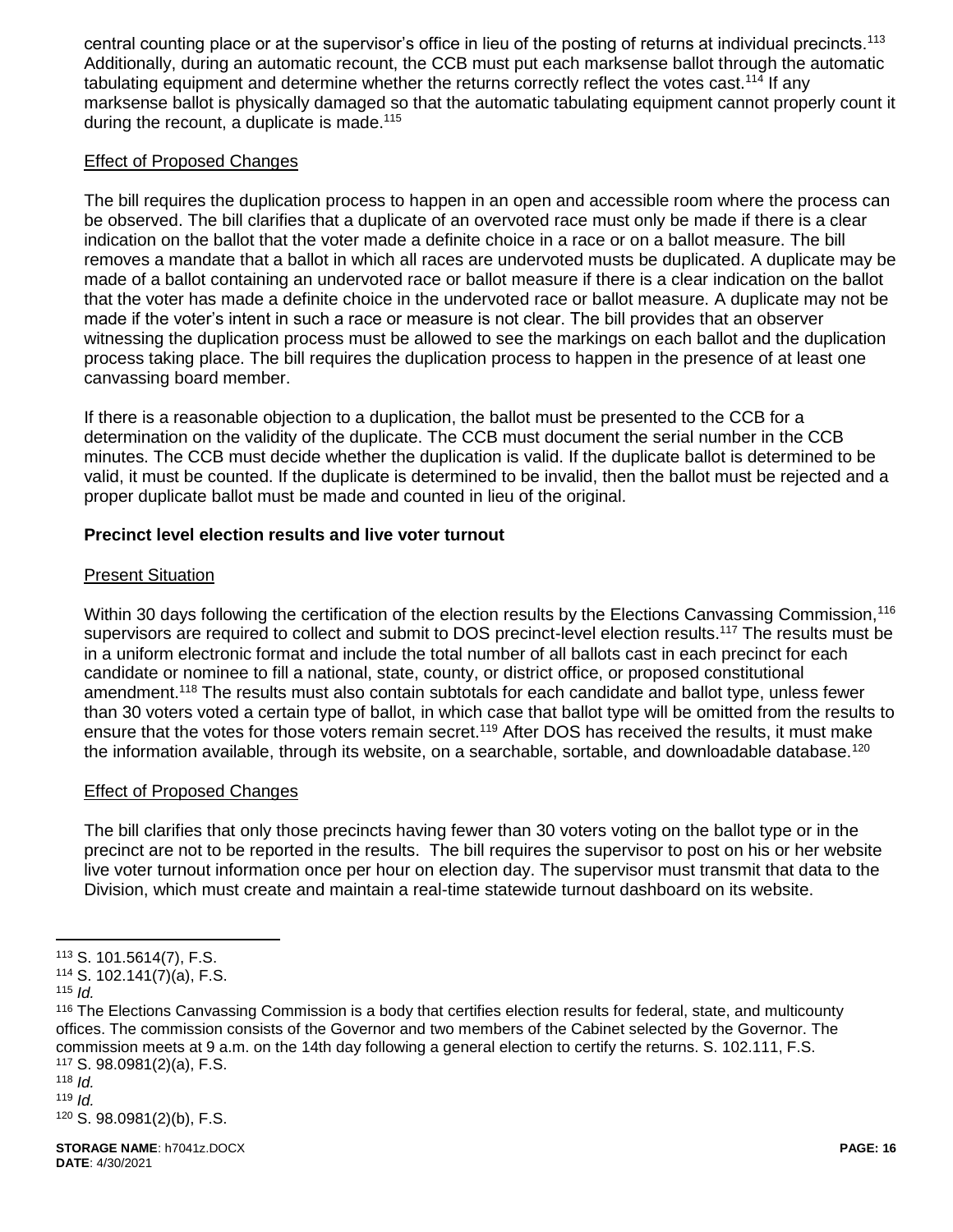## **Poll watchers**

## Present Situation

Currently, a political party, political committee, and a candidate who requests to have poll watchers, must designate in writing such watchers for each polling room prior to noon of the second Tuesday preceding the election.<sup>121</sup> Poll watchers may observe the election process and may challenge the right of a person to vote in that county.<sup>122</sup> Designations for early voting must be in writing to the supervisor on a form prescribed by the Division and received by the supervisor at least two weeks before early voting begins. Supervisors have one week in which to approve such designations.<sup>123</sup> The supervisor must furnish a list of such designees and the polling room or early voting area for which they were approved to the election board.<sup>124</sup> Each party, committee, and candidate may have one watcher for each polling room or early voting area at any one time during the election.<sup>125</sup> Poll watchers are allowed to enter and watch polls in all polling rooms and early voting areas within a county in which they have been designated, so long as the number of poll watchers at any particular polling place does not exceed the total number allowed.<sup>126</sup> The supervisor must provide each designated poll watcher, no later than seven days before early voting begins, a poll watcher identification badge, which must be worn while in the polling room or early voting area.<sup>127</sup>

#### Effect of the Proposed Changes

The bill requires the badge provided to each poll watcher be no larger than three inches by five inches and may not identify the candidate, party, or political committee that designated the poll watcher. The bill removes the requirement that a supervisor provide the badge no later than seven days before early voting begins.

## **State election administration**

#### Present Situation

## *Electronic or Electromechanical Voting Systems*

A "voting system" is a method of casting and processing votes that consists of electromechanical components and, in most instances, utilizes marksense ballots.<sup>128</sup> The voting system may also include things like procedures, operating manuals, supplies, printouts, and other software necessary for the system's operation.<sup>129</sup> An "electronic or electromechanical voting system" means a system of casting votes by use of voting devices or marking devices and counting ballots by employing automatic tabulating equipment or data processing equipment.<sup>130</sup>

DOS must approve all electronic or electromechanical voting systems used in Florida elections.<sup>131</sup> The Electronic Voting Systems Act<sup>132</sup> in the Florida Election Code prescribes the general standards for the approval of voting systems; DOS rules further detail the complex, technical certification requirements.<sup>133</sup>

**STORAGE NAME**: h7041z.DOCX **PAGE: 17**  $\overline{a}$  S. 101.131(2), F.S. Ss. 101.131(1) and 101.111, F.S. S. 101.131(2), F.S.  $124$  *Id.*  S. 101.131(1), F.S. S. 101.131(4), F.S. S. 101.131(5), F.S. S. 97.021(46), F.S. <sup>129</sup> *Id.* S. 101.5603(4), F.S. Ss. 101.5605 and 101.5606, F.S. Ss. 101.5601 – 101.5614, F.S., are referred to as the Electronic Voting Systems Act. S. 101.5601, F.S. *Id*.; *see* Florida Division of Elections, Bureau of Voting Systems Certification, Form DS-DE 101 (eff. Jan. 12, 2005) (incorporated by reference, Rule 1S-5.001, F.A.C.) (66-page *Florida Voting System Standards* document containing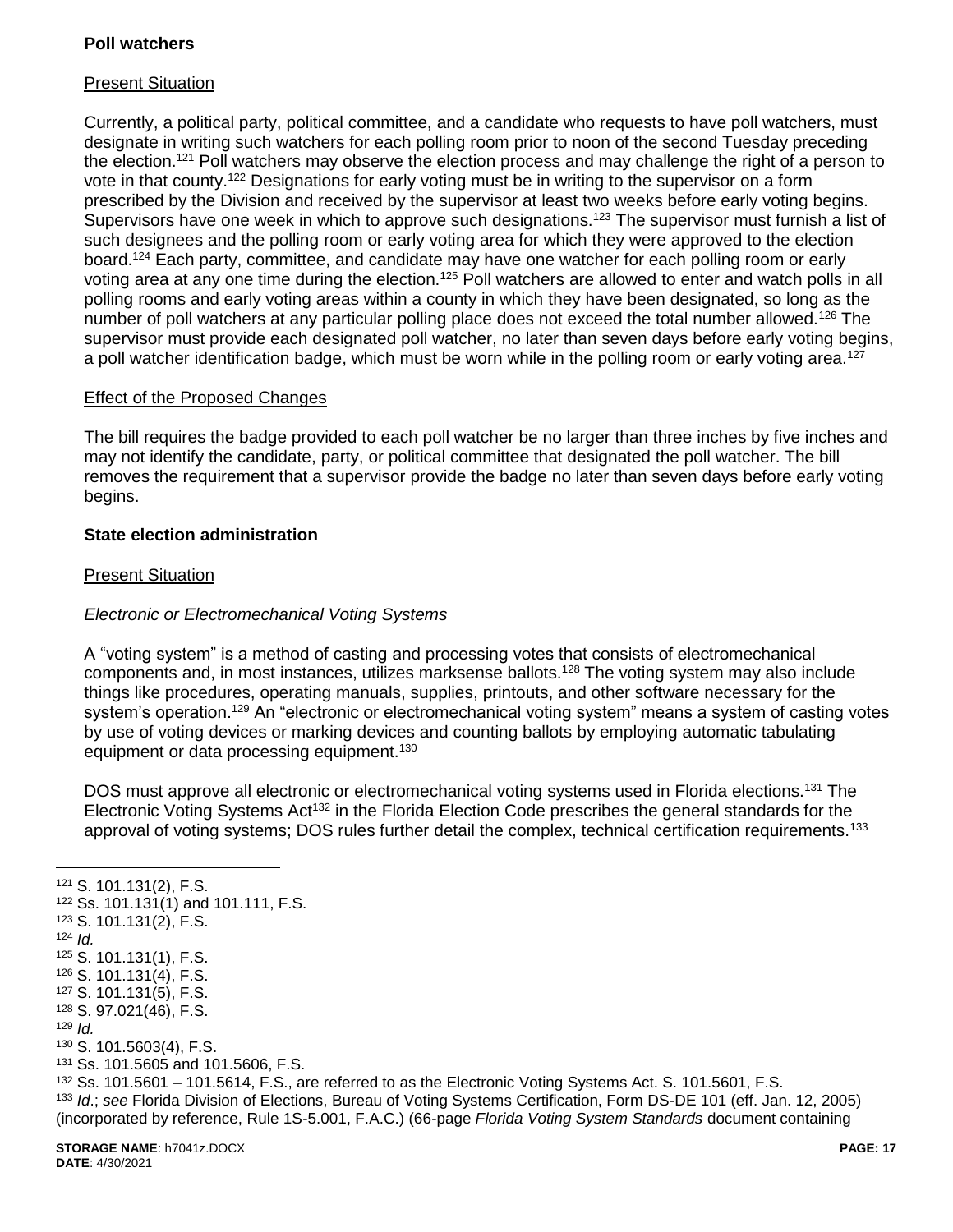The certification process tests the reliability of both the hardware and software components of the voting system to make sure it meets rigorous standards. DOS must approve or disapprove any voting system submitted to it within 90 days after the date of its initial submission.<sup>134</sup>

## *Logic and Accuracy Test*

Once approved by DOS, the electronic voting systems must be publicly tested to ascertain whether the equipment will correctly count the votes cast.<sup>135</sup> The supervisor must give public notice of the testing at least 48 hours before it begins.<sup>136</sup> Each member of the CCB must convene and certify the results of the test.<sup>137</sup> The date the test must be conducted is tied to the start of early voting; it must be conducted no earlier than 25 days before the early voting period begins.<sup>138</sup> Current law provides a mandatory early voting period, during which a supervisor must offer early voting, and a discretionary early voting period, during which a supervisor may offer early voting. The mandatory period begins on the 10th day before an election and ends on the third day before an election.<sup>139</sup> The discretionary period extends the early voting period to begin as early as the 15th day before an election and as late as the second day before an election.<sup>140</sup>

#### Effect of Proposed Changes

The bill extends the timeframe that DOS has for approving electronic voting systems from 90 days to 120 days. The bill allows the CCB to begin the canvassing of VBM ballots immediately upon the completion of the logic and accuracy test. Thus, the CCB will be able to begin canvassing VBM ballots as early as 40 days prior to Election Day.

## **Private grants**

#### Present Situation

There is no provision in law to address the acceptance of grants or donations from private or nongovernmental agencies.

#### Effect of Proposed Changes

The bill prohibits any agency, state, or local official responsible for conducting elections from soliciting, accepting, using, or disposing of any donation in the form of money, grants, property, or personal services from an individual or a nongovernmental entity for the purpose of funding election-related expenses or voter education, voter outreach, or registration programs. However, the bill specifies that it does not prohibit the donation and acceptance of space to be used for a polling room or early voting location.

## **Retention of records**

Present Situation

technical requirements for certification), available at [http://dos.myflorida.com/media/693718/dsde101.pdf,](http://dos.myflorida.com/media/693718/dsde101.pdf) (last visited Feb. 3, 2021).

<sup>134</sup> S. 101.5605(2)(d), F.S.

<sup>&</sup>lt;sup>135</sup> S. 101.5612, F.S. This type of testing is often referred to as logic and accuracy testing.

<sup>136</sup> S. 101.5612(2), F.S.

<sup>137</sup> *Id.* 

<sup>&</sup>lt;sup>138</sup> Early voting is the casting of a ballot prior to Election Day at an early voting site designated by the supervisor and depositing the voted ballot in the tabulation system. S. 97.021(9), F.S. Early voting must begin on the 10th day before an election and end on the third day before the election. S. 101.657(1)(d), F.S. additionally, a supervisor may choose to have early voting on the 15th, 14th, 13th, 12th, 11th, and second day before an election. *Id.*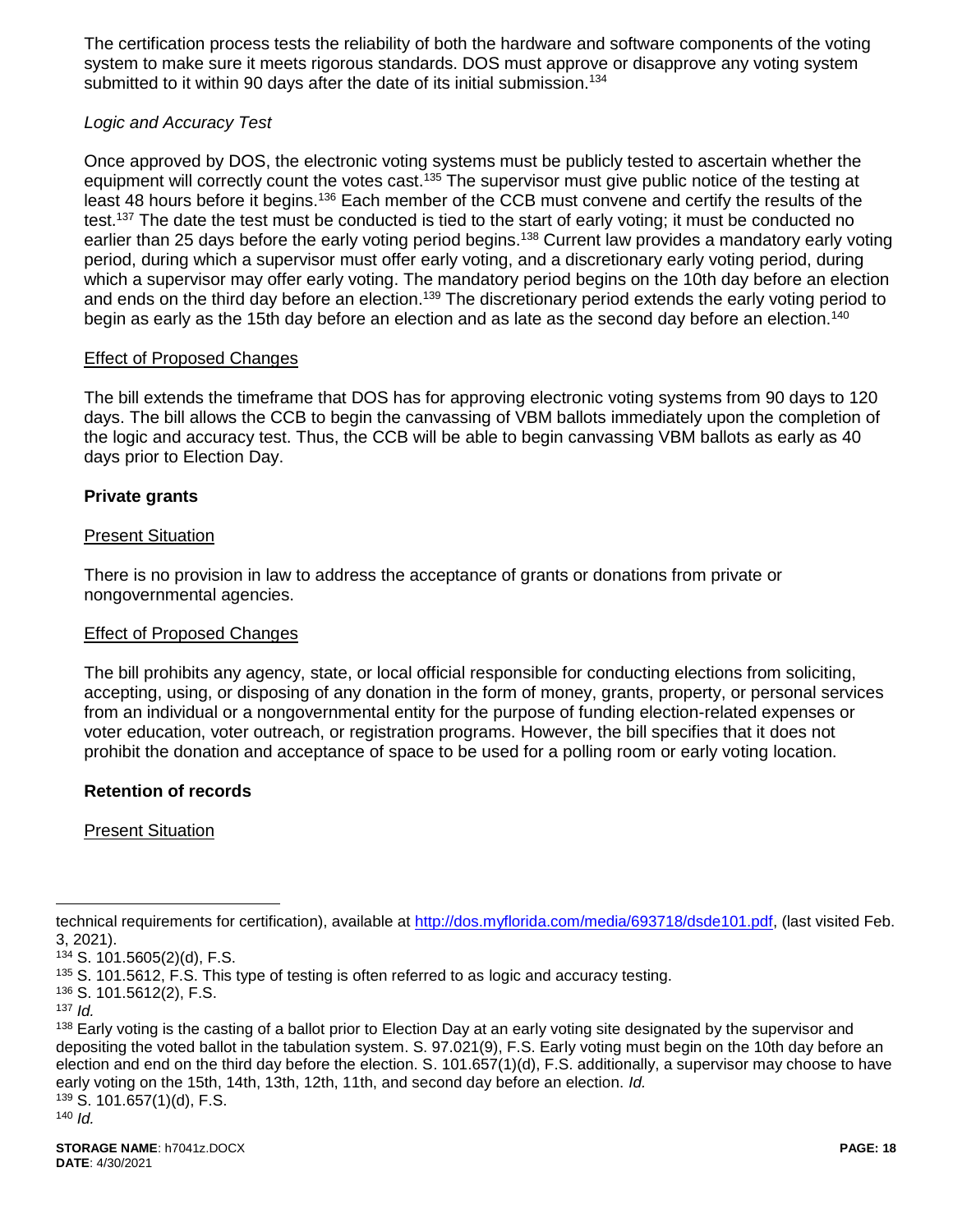Under Florida law, the retention of election materials is governed by the schedule approved by the Division of Library and Information Services within DOS.<sup>141</sup> All ballots, forms, and other election materials must be retained in the custody of the supervisor in accordance with the scheduled approved by the Division of Library and Information Services.

Federal law requires every election officer to retain and preserve all election materials for 22 months.<sup>142</sup>

#### Effect of Proposed Changes

The bill conforms Florida law to the federal law regarding the length of time election records are required to be retained. The new provision requires records to be retained for a minimum of 22 months and in accordance with the schedule approved by the Division of Library and Information Services.

#### **Post-election reports**

#### Present Situation

The CCB or the board certifying the election is required to conduct a post-election audit and submit a report to DOS. Immediately after the certification of each election, the CCB or the local board responsible for certifying the election must conduct a manual audit or an automated audit of the voting systems used in select random precincts.<sup>143</sup> The manual audit consists of counting all the ballots in one race in not more than 2 percent of precincts.<sup>144</sup> The automated audit consists of 20 percent of random precincts.<sup>145</sup> The CCB is required to post a notice of the audit, including the date, time, and place, in four conspicuous places in the county and on the home page of the county supervisor's webpage.<sup>146</sup> The CCB or board certifying the election must submit this report to DOS within 15 days after the audit is completed.<sup>147</sup>

The supervisor is also required to submit an undervote/overvote report to DOS no later than December 15 of each general election year. The report must include the total number of overvotes and undervotes in the President and Vice President, Governor and Lieutenant Governor, or race that appears first on the ballot.<sup>148</sup> DOS submits a report on the overvotes and undervotes to the Legislature by January 31 of the year following the general election.<sup>149</sup>

<sup>141</sup> S. 101.545, F.S.; *see* General Records Schedule GS1-SL, available at

[https://www.flrules.org/gateway/readRefFile.asp?refId=12098&filename=GS1-SL%20\(2020\)%20Final.pdf](https://www.flrules.org/gateway/readRefFile.asp?refId=12098&filename=GS1-SL%20(2020)%20Final.pdf) (last visited Apr. 15, 2021).

<sup>142</sup> 52 U.S.C. § 20701. <sup>143</sup> S. 101.591(1), F.S.

- <sup>144</sup> S. 101.591(2)(a), F.S.
- <sup>145</sup> S. 101.591(2)(b), F.S.
- <sup>146</sup> S. 101.591(3), F.S.
- <sup>147</sup> S. 101.591(5), F.S.
- <sup>148</sup> S. 101.595(1), F.S.
- <sup>149</sup> S. 101.595(3), F.S.